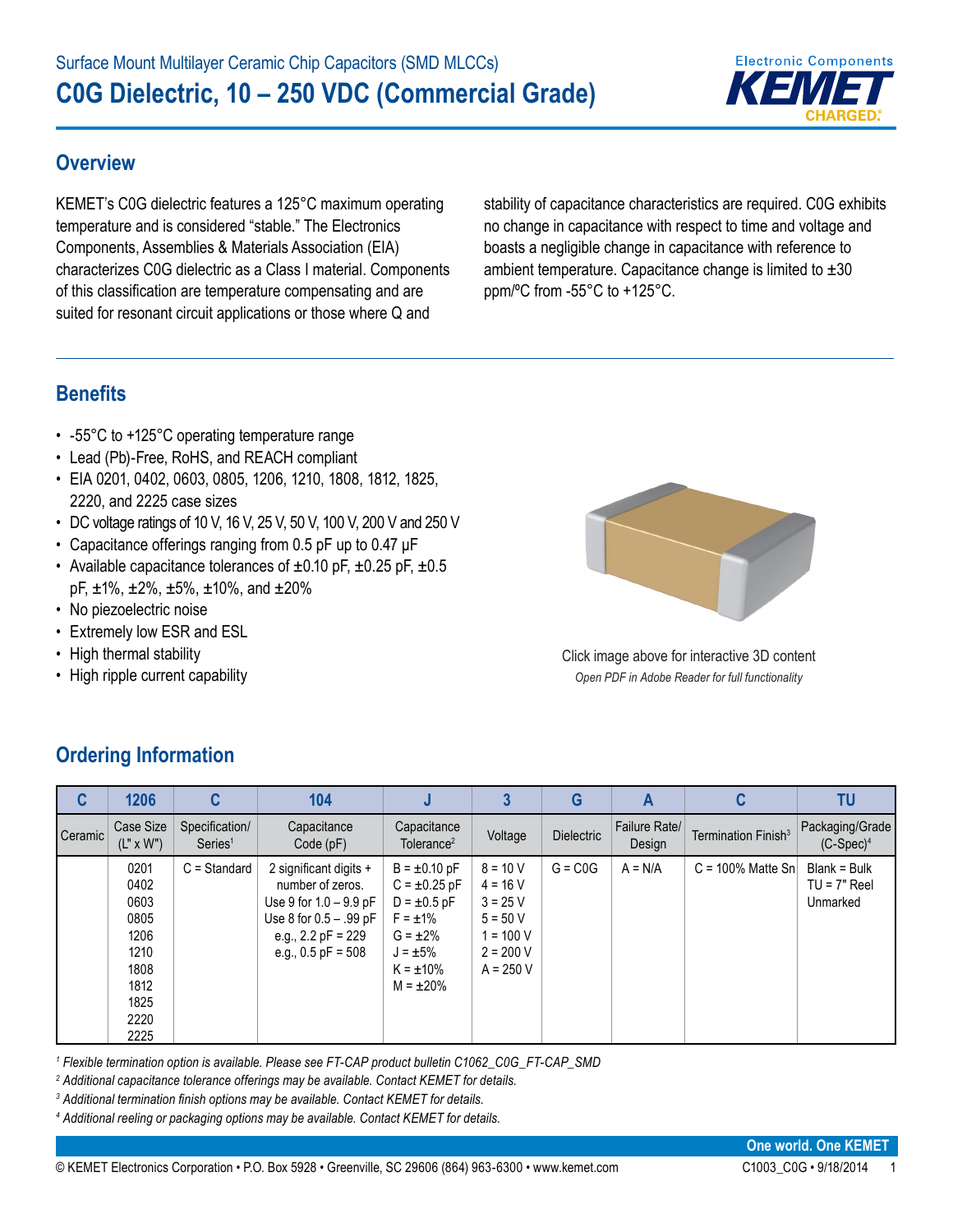#### **Dimensions – Millimeters (Inches)**



| <b>EIA</b><br><b>Size</b><br>Code | <b>Metric</b><br><b>Size</b><br>Code | Length                          | W<br><b>Width</b>               | <b>Thickness</b>                    | B<br><b>Bandwidth</b>           | S<br><b>Separation</b><br><b>Minimum</b> | <b>Mounting</b><br><b>Technique</b> |
|-----------------------------------|--------------------------------------|---------------------------------|---------------------------------|-------------------------------------|---------------------------------|------------------------------------------|-------------------------------------|
| 0201                              | 0603                                 | $0.60$ (.024) $\pm$ 0.03 (.001) | $0.30(.012) \pm 0.03(.001)$     |                                     | $0.15(.006) \pm 0.05(.002)$     | N/A                                      |                                     |
| 0402                              | 1005                                 | $1.00$ (.040) $\pm$ 0.05 (.002) | $0.50$ (.020) $\pm$ 0.05 (.002) |                                     | $0.30$ (.012) $\pm$ 0.10 (.004) | 0.30(.012)                               | Solder Reflow Only                  |
| 0603                              | 1608                                 | $1.60$ (.063) $\pm$ 0.15 (.006) | $0.80(.032) \pm 0.15(.006)$     |                                     | $0.35(.014) \pm 0.15(.006)$     | 0.70(0.028)                              |                                     |
| 0805                              | 2012                                 | $2.00(.079) \pm 0.20(.008)$     | $1.25(.049) \pm 0.20(.008)$     |                                     | $0.50(0.02) \pm 0.25(.010)$     | 0.75(.030)                               | Solder Wave or<br>Solder Reflow     |
| 1206                              | 3216                                 | $3.20(.126) \pm 0.20(.008)$     | $1.60$ (.063) $\pm$ 0.20 (.008) |                                     | $0.50(0.02) \pm 0.25(.010)$     |                                          |                                     |
| 1210                              | 3225                                 | $3.20$ (.126) $\pm$ 0.20 (.008) | $2.50(.098) \pm 0.20(.008)$     | See Table 2 for<br><b>Thickness</b> | $0.50(0.02) \pm 0.25(.010)$     |                                          |                                     |
| 1808                              | 4520                                 | $4.70(.185) \pm 0.50(.020)$     | $2.00(.079) \pm 0.20(.008)$     |                                     | $0.60$ (.024) $\pm$ 0.35 (.014) |                                          |                                     |
| 1812                              | 4532                                 | $4.50(.177) \pm 0.30(.012)$     | $3.20(.126) \pm 0.30(.012)$     |                                     | $0.60$ (.024) $\pm$ 0.35 (.014) | N/A                                      |                                     |
| 1825                              | 4564                                 | $4.50(.177) \pm 0.30(.012)$     | $6.40(.252) \pm 0.40(.016)$     |                                     | $0.60$ (.024) $\pm$ 0.35 (.014) |                                          | Solder Reflow Only                  |
| 2220                              | 5650                                 | $5.70(.224) \pm 0.40(.016)$     | $5.00$ (.197) $\pm$ 0.40 (.016) |                                     | $0.60$ (.024) $\pm$ 0.35 (.014) |                                          |                                     |
| 2225                              | 5664                                 | $5.60$ (.220) $\pm$ 0.40 (.016) | $6.40(.248) \pm 0.40(.016)$     |                                     | $0.60$ (.024) $\pm$ 0.35 (.014) |                                          |                                     |

#### **Benefits cont'd**

- Preferred capacitance solution at line frequencies and into the MHz range
- No capacitance change with respect to applied rated DC voltage
- Negligible capacitance change with respect to temperature from -55°C to +125°C
- No capacitance decay with time
- Non-polar device, minimizing installation concerns
- 100% pure matte tin-plated termination finish allowing for excellent solderability
- SnPb plated termination finish option available upon request (5% minimum)

## **Applications**

Typical applications include critical timing, tuning, circuits requiring low loss, circuits with pulse, high current, decoupling, bypass, filtering, transient voltage suppression, blocking and energy storage.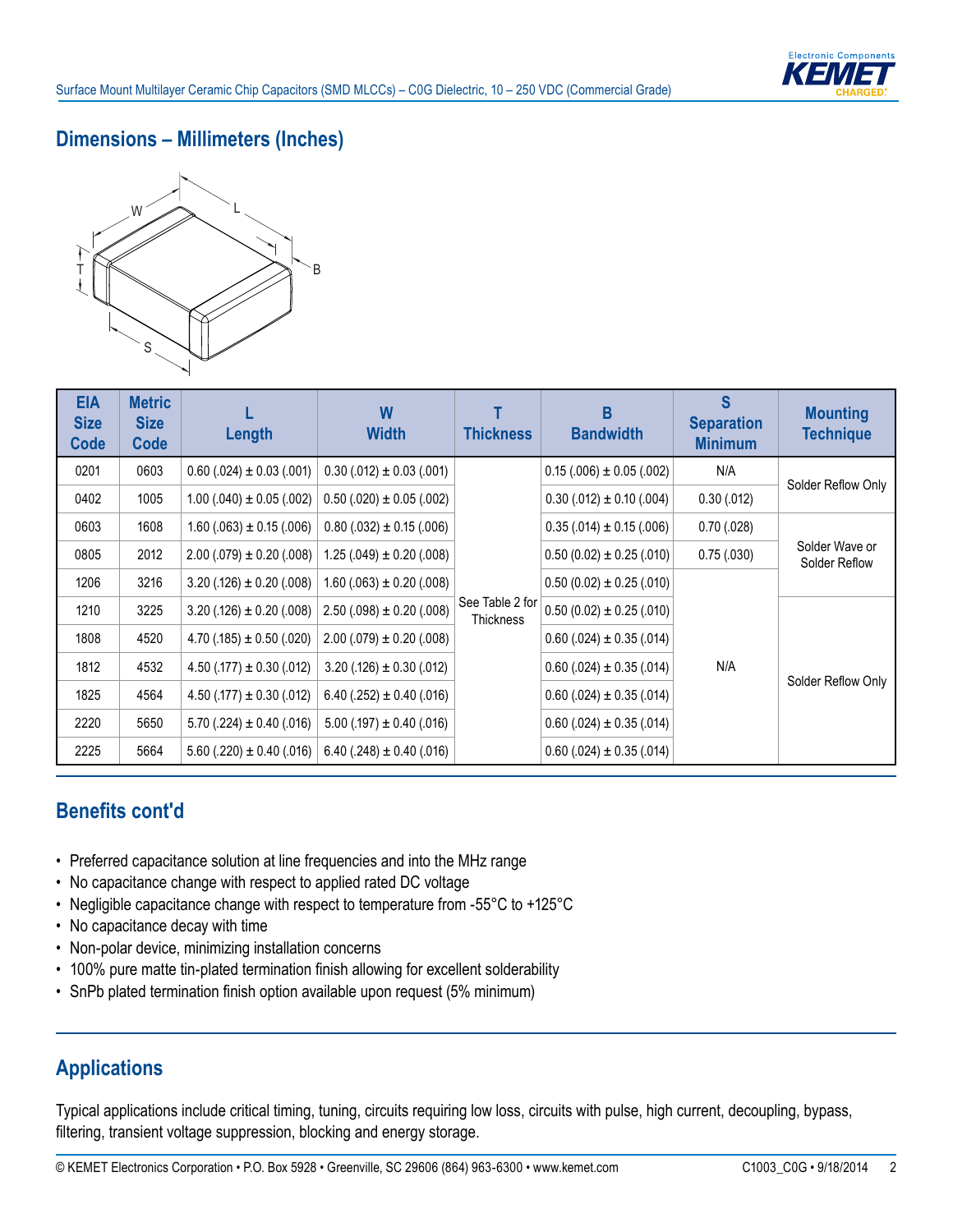

## **Qualification/Certification**

Commercial Grade products are subject to internal qualification. Details regarding test methods and conditions are referenced in Table 4, Performance and Reliability.

#### **Environmental Compliance**

Lead (Pb)-Free, RoHS, and REACH compliant without exemptions.



# **Electrical Parameters/Characteristics**

| <b>Item</b>                                                        | <b>Parameters/Characteristics</b>                                                               |
|--------------------------------------------------------------------|-------------------------------------------------------------------------------------------------|
| Operating Temperature Range                                        | -55°C to +125°C                                                                                 |
| Capacitance Change with Reference to +25°C and 0 VDC Applied (TCC) | $\pm 30$ ppm/°C                                                                                 |
| Aging Rate (Maximum % Capacitance Loss/Decade Hour)                | $0\%$                                                                                           |
| Dielectric Withstanding Voltage (DWV)                              | 250% of rated voltage<br>(5 ±1 seconds and charge/discharge not exceeding 50 mA)                |
| Dissipation Factor (DF) Maximum Limit @ 25°C                       | 0.1%                                                                                            |
| Insulation Resistance (IR) Limit @ 25°C                            | 1,000 megohm microfarads or 100 G $\Omega$<br>(Rated voltage applied for 120 ±5 seconds @ 25°C) |

*To obtain IR limit, divide MΩ-µF value by the capacitance and compare to GΩ limit. Select the lower of the two limits.*

*Capacitance and Dissipation Factor (DF) measured under the following conditions:*

*1 MHz ±100 kHz and 1.0 Vrms ±0.2 V if capacitance ≤ 1,000 pF*

*1 kHz ±50 Hz and 1.0 Vrms ±0.2 V if capacitance > 1,000 pF*

*Note: When measuring capacitance it is important to ensure the set voltage level is held constant. The HP4284 and Agilent E4980 have a feature known as Automatic Level Control (ALC). The ALC feature should be switched to "ON."*

## **Post Environmental Limits**

|                   |                     |                      | High Temperature Life, Biased Humidity, Moisture Resistance |                      |                                                      |
|-------------------|---------------------|----------------------|-------------------------------------------------------------|----------------------|------------------------------------------------------|
| <b>Dielectric</b> | Rated DC<br>Voltage | Capacitance<br>Value | l Dissipation Factor I<br>(Maximum %)                       | Capacitance<br>Shift | Insulation<br>Resistance                             |
| COG               | All                 | All                  | 0.5                                                         |                      | $\vert$ 0.3% or $\pm$ 0.25 pF   10% of Initial Limit |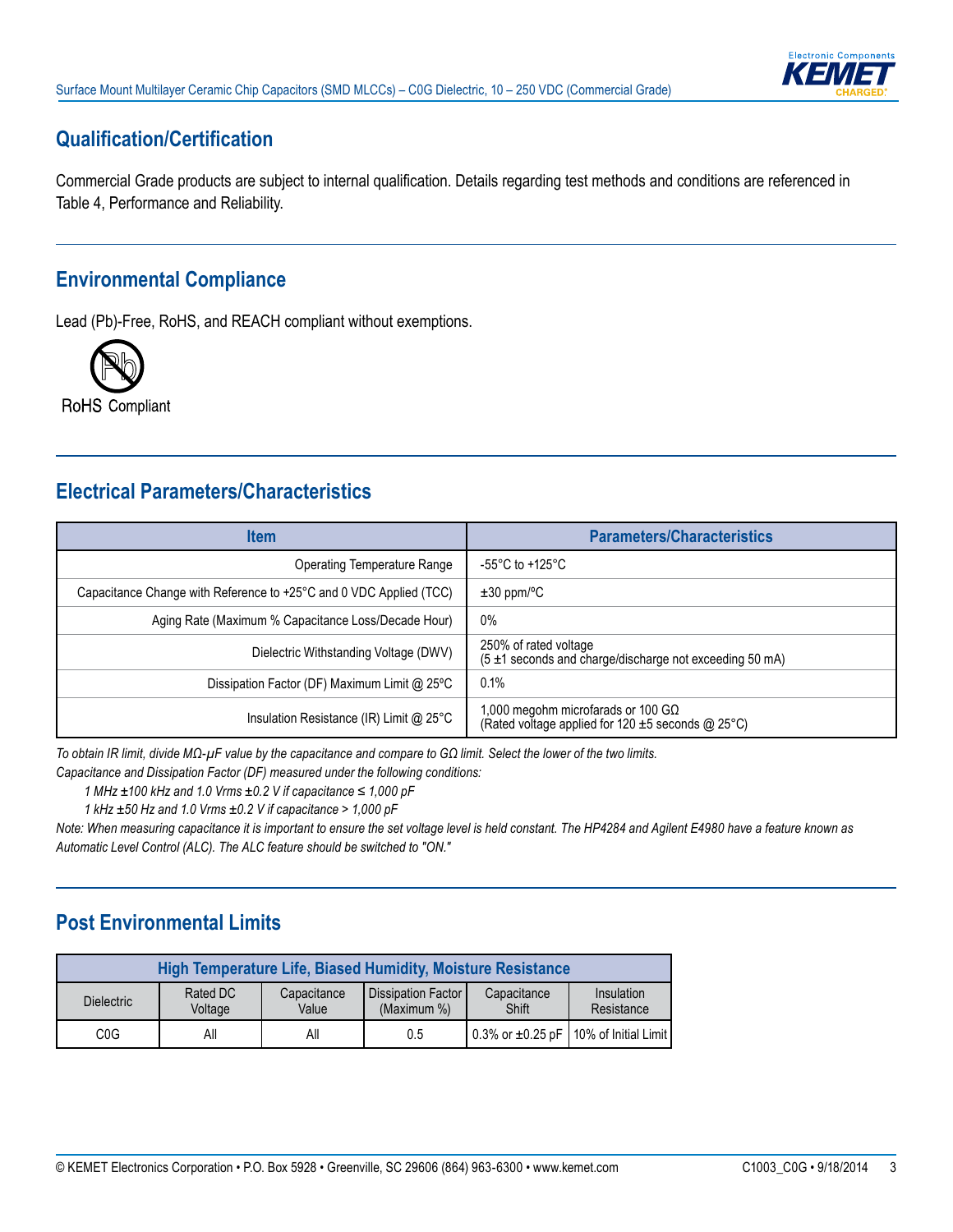

## **Table 1A – Capacitance Range/Selection Waterfall (0201 – 1206 Case Sizes)**

|                               |                     |                                         | <b>Case Size/</b><br><b>Series</b> |                   |             |                                                     | <b>C0201C</b>   |    |                        |                   |                       | <b>C0402C</b>  |               |              |     |                 |                         | <b>C0603C</b>          |                        |                                          |                        |                                                                                                   |                    |                         |                        | <b>C0805C</b>  |                                                         |     |     |          |                         |                  | <b>C1206C</b> |                    |                         |     |
|-------------------------------|---------------------|-----------------------------------------|------------------------------------|-------------------|-------------|-----------------------------------------------------|-----------------|----|------------------------|-------------------|-----------------------|----------------|---------------|--------------|-----|-----------------|-------------------------|------------------------|------------------------|------------------------------------------|------------------------|---------------------------------------------------------------------------------------------------|--------------------|-------------------------|------------------------|----------------|---------------------------------------------------------|-----|-----|----------|-------------------------|------------------|---------------|--------------------|-------------------------|-----|
| Cap                           | Cap                 |                                         | <b>Voltage Code</b>                |                   |             | 8                                                   | 4               | 3  | 8                      | 4                 | 3                     | 5              | 1             | $\mathbf 2$  | Α   | 8               | 4                       | 3                      | 5                      | 1                                        | 2                      | Α                                                                                                 | 8                  | 4                       | 3                      | 5              | $\mathbf{1}$                                            | 2   | Α   | 8        | 4                       | 3                | 5             | $\mathbf{1}$       | $\overline{\mathbf{2}}$ | Α   |
|                               | <b>Code</b>         |                                         | Rated Voltage (VDC)                |                   |             | \$                                                  | ې               | 25 | Ş                      | ؋                 | 25                    | ន              | $\frac{8}{2}$ | 200          | 250 | Ş               | ې                       | 25                     | ន                      | $\tilde{e}$                              | 200                    | 250                                                                                               | \$,                | ې                       | 25                     | ន              | $\tilde{e}$                                             | 200 | 250 | Ş        | ې                       | 25               | ន             | $\epsilon$         | 200                     | 250 |
|                               |                     |                                         | Capacitance<br>Tolerance           |                   |             |                                                     |                 |    |                        |                   |                       |                |               |              |     |                 |                         |                        |                        |                                          |                        | <b>Product Availability and Chip Thickness Codes</b><br>See Table 2 for Chip Thickness Dimensions |                    |                         |                        |                |                                                         |     |     |          |                         |                  |               |                    |                         |     |
| 0.50 & 0.75 pF                | 508 & 758           | B C D                                   |                                    |                   |             |                                                     |                 |    | BB<br><b>BB</b>        | <b>BB</b>         | BB BB BB              |                |               |              |     | СF              |                         | CF   CF                | <b>CF</b>              | CF                                       | CF                     |                                                                                                   |                    |                         |                        |                | DC DC DC DC DC DC                                       |     |     |          |                         |                  |               |                    |                         |     |
| $0.75$ pF<br>$1.0 - 9.1$ pF*  | 758<br>$109 - 919*$ | B<br> c <br>D<br>B<br>$\mathsf{C}$<br>D |                                    |                   |             |                                                     |                 |    | <b>BB</b>              |                   | <b>BB</b> BB<br>BB BB | <b>BB</b>      |               |              |     | CF<br><b>CF</b> | <b>CF</b><br><b>CF</b>  | CF<br><b>CF</b>        | CF<br>CF               | <b>CF</b>                                | $CF$ $CF$<br><b>CF</b> |                                                                                                   | DC<br>DC           |                         |                        |                | DC DC DC DC DC<br>DC DC DC DC DC                        |     |     | EB       | EB                      | EB               | EB            | EB EB              |                         |     |
| 1.1 <sub>pF</sub>             | 119                 | B<br> c <br>D                           |                                    |                   |             |                                                     |                 |    | <b>BB</b>              | <b>BB</b>         | <b>BB</b>             | <b>BB</b>      |               |              |     | <b>CF</b>       | <b>CF</b>               | <b>CF</b>              | <b>CF</b>              | CF                                       | <b>CF</b>              |                                                                                                   | DC                 |                         |                        |                | DC DC DC DC DC                                          |     |     | EB       | EB                      | EB               | EB            | EB                 | EB                      |     |
| $1.2$ pF                      | 129                 | B<br>$\mathsf{C}$<br>D                  |                                    |                   |             |                                                     |                 |    | <b>BB</b>              | <b>BB</b>         | BB                    | BB             |               |              |     | <b>CF</b>       | <b>CF</b>               | <b>CF</b>              | <b>CF</b>              | CF                                       | CF                     |                                                                                                   | DC                 |                         |                        | DC DC DC       | DC DC                                                   |     |     | EB       | EB                      | EB               | EB            | $EB$ $EB$          |                         |     |
| $1.3$ pF                      | 139                 | B C <br>D                               |                                    |                   |             |                                                     |                 |    | BB                     | <b>BB</b>         | BB BB                 |                |               |              |     | CF              | СF                      | CF                     | CF                     | CF                                       | <b>CF</b>              |                                                                                                   | DC                 |                         |                        |                | DC DC DC DC DC                                          |     |     | EB       | EB                      | EB               | EB            | $EB$ $EB$          |                         |     |
| $1.5$ pF                      | 159<br>169          | B C<br>D<br>B C<br>D                    |                                    |                   |             |                                                     |                 |    | BB<br>BB               | BB                | BB BB BB<br><b>BB</b> | <b>BB</b>      |               |              |     | CF<br>CF        | CF<br>CF                | CF<br>CF               | CF<br>CF               | СF<br>CF                                 | <b>CF</b><br><b>CF</b> |                                                                                                   | DC<br>DC           |                         | $DC$ $DC$<br>$DC$ $DC$ | DC             | DC DC DC<br>DC DC                                       |     |     | EB<br>EB | EB<br>EB                | EB<br>EB         | EB<br>EB      | EB<br>EB           | EB<br>EB                |     |
| $1.6$ pF<br>1.8 <sub>pF</sub> | 189                 | B C<br>D                                |                                    |                   |             |                                                     |                 |    | BB                     | <b>BB</b>         | BB BB                 |                |               |              |     | CF              | CF                      | CF                     | CF                     | CF                                       | <b>CF</b>              |                                                                                                   | DC                 |                         | $DC$ DC                | DC             | DC DC                                                   |     |     | EB       | EB                      | EB               | EB            | EB                 | EB                      |     |
| 2.0 <sub>pF</sub>             | 209                 | B C<br>D                                |                                    |                   |             |                                                     |                 |    | BB                     | BB                | BB BB                 |                |               |              |     | CF              | CF                      | CF                     | CF                     | CF                                       | <b>CF</b>              |                                                                                                   | DC                 |                         | $DC$ $DC$              | DC             | DC DC                                                   |     |     | EB       | EB                      | EB               | EB            | EB                 | EB                      |     |
| 2.2 pF                        | 229                 | B<br> c <br>D                           |                                    |                   |             |                                                     |                 |    | <b>BB</b>              |                   | BB BB BB              |                |               |              |     | <b>CF</b>       | <b>CF</b>               | <b>CF</b>              | $\mathsf{C}\mathsf{F}$ | <b>CF</b>                                | <b>CF</b>              |                                                                                                   | DC                 |                         |                        | $DC$ $DC$ $DC$ | DC DC                                                   |     |     | EB       | EB                      | EB               | EB            | EB EB              |                         |     |
| 2.4 pF                        | 249                 | c <br>B<br>D                            |                                    |                   |             |                                                     |                 |    | <b>BB</b>              | <b>BB</b>         | <b>BB</b>             | <b>BB</b>      |               |              |     | <b>CF</b>       | <b>CF</b>               | CF                     | <b>CF</b>              | <b>CF</b>                                | <b>CF</b>              |                                                                                                   | <b>DC</b>          |                         |                        | DC DC DC       | DC DC                                                   |     |     | EB       | EB                      | EB               | EB            | EB                 | EB                      |     |
| 2.7 pF                        | 279                 | B<br>$\lfloor c \rfloor$<br>D           |                                    |                   |             |                                                     |                 |    | <b>BB</b>              |                   | BB BB                 | <b>BB</b>      |               |              |     | <b>CF</b>       | <b>CF</b>               | CF                     | <b>CF</b>              | <b>CF</b>                                | <b>CF</b>              |                                                                                                   | DC                 |                         |                        | $DC$ $DC$ $DC$ | DC DC                                                   |     |     | EB       | EB                      | EB               | EB            | $EB$ $EB$          |                         |     |
| 3.0 pF                        | 309                 | B<br> c <br>D                           |                                    |                   |             |                                                     |                 |    | <b>BB</b>              | <b>BB</b>         | <b>BB</b> BB          |                |               |              |     | <b>CF</b>       | <b>CF</b>               | CF                     | <b>CF</b>              | <b>CF</b>                                | <b>CF</b>              |                                                                                                   | DC                 |                         |                        |                | DC DC DC DC DC                                          |     |     | EB       | EB                      | EB               | EB            | EB<br>$EB$ $EB$    | EB                      |     |
| 3.3 pF<br>3.6 pF              | 339<br>369          | B<br>$\mathsf{C}$<br>D<br>B<br>C.<br>D  |                                    |                   |             |                                                     |                 |    | <b>BB</b><br>BB        |                   | BB BB BB<br>BB BB BB  |                |               |              |     | <b>CF</b><br>CF | <b>CF</b><br>СF         | <b>CF</b><br>CF        | <b>CF</b><br>CF        | CF<br>CF                                 | <b>CF</b><br><b>CF</b> |                                                                                                   | DC<br>DC           |                         | $DC$ DC                |                | DC DC DC DC DC<br>DC DC DC                              |     |     | EB<br>EB | EB<br>EB                | EB<br>EB         | EB<br>EB      | $EB$ $EB$          |                         |     |
| 3.9 pF                        | 399                 | B C<br>D                                |                                    |                   |             |                                                     |                 |    | BB                     |                   | BB BB BB              |                |               |              |     | CF              | CF                      | CF                     | CF                     | CF                                       | <b>CF</b>              |                                                                                                   | DC                 |                         | $DC$ $DC$              | DC             | DC DC                                                   |     |     | EB       | EB                      | EB               | EB            | EB                 | EB                      |     |
| 4.3 pF                        | 439                 | $\mathsf{B}$<br>  C<br>D                |                                    |                   |             |                                                     |                 |    | BB                     | <b>BB</b>         | <b>BB</b> BB          |                |               |              |     | CF              | CF                      | CF                     | CF                     | CF                                       | CF                     |                                                                                                   | DC                 |                         | $DC$ DC                | DC             | DC DC                                                   |     |     | EB       | EB                      | EB               | EB            | EB                 | EB                      |     |
| 4.7 pF                        | 479                 | $\mathsf{B}$<br>  C<br>D                |                                    |                   |             |                                                     |                 |    | BB                     |                   | BB BB                 | BB             |               |              |     | СF              | CF                      | CF                     | CF                     | CF                                       | CF                     |                                                                                                   | DC                 |                         |                        |                | DC DC DC DC DC                                          |     |     | EB       | EB                      | EB               | EB            | EB                 | EB                      |     |
| 5.1 pF                        | 519                 | B C<br>D                                |                                    |                   |             |                                                     |                 |    | BB                     | BB                | <b>BB</b> BB          |                |               |              |     | CF              | СF                      | CF                     | CF                     | CF                                       | <b>CF</b>              |                                                                                                   | DC                 |                         | DC DC                  | DC             | DC DC                                                   |     |     | EB       | EB                      | EB               | EB            | EB                 | EB                      |     |
| 5.6 pF                        | 569                 | B C<br>D                                |                                    |                   |             |                                                     |                 |    | BB                     | <b>BB</b>         | BB BB                 |                |               |              |     | CF              | <b>CF</b>               | <b>CF</b>              | <b>CF</b>              | <b>CF</b>                                | <b>CF</b>              |                                                                                                   | DC                 |                         | $DC$ $DC$              | DC             | DC DC                                                   |     |     | EB       | EB                      | EB               | EB            | EB                 | EB                      |     |
| $6.2$ pF                      | 629                 | c <br>D<br>B                            |                                    |                   |             |                                                     |                 |    | BB                     | <b>BB</b>         | BB BB                 |                |               |              |     | CF              | <b>CF</b>               | <b>CF</b>              | <b>CF</b>              | <b>CF</b>                                | <b>CF</b>              |                                                                                                   | DC                 |                         |                        |                | DC DC DC DC DC                                          |     |     | EB       | EB                      | EB               | EB            | EB                 | EB                      |     |
| $6.8$ pF<br>7.5 pF            | 689<br>759          | c <br>B<br>D<br> c <br>B<br>D           |                                    |                   |             |                                                     |                 |    | <b>BB</b><br><b>BB</b> | <b>BB</b>         | BB BB BB<br>BB BB     |                |               |              |     | CF<br>CF        | <b>CF</b><br><b>CF</b>  | <b>CF</b><br><b>CF</b> | <b>CF</b><br><b>CF</b> | <b>CF</b><br><b>CF</b>                   | <b>CF</b><br><b>CF</b> |                                                                                                   | DC<br><b>DC</b>    |                         |                        |                | DC DC DC DC DC<br>DC DC DC DC DC                        |     |     | EB<br>EB | $EB$ $EB$<br>EB         | EB               | EB<br>EB      | EB EB<br>$EB$ $EB$ |                         |     |
| 8.2 pF                        | 829                 | B C<br>D                                |                                    |                   |             |                                                     |                 |    | <b>BB</b>              |                   | BB BB                 | $\overline{B}$ |               |              |     | CF              | <b>CF</b>               | CF                     | <b>CF</b>              | <b>CF</b>                                | <b>CF</b>              |                                                                                                   | DC                 |                         |                        |                | DC DC DC DC DC                                          |     |     | EB       | $EB$ $EB$               |                  | EB            | $EB$ $EB$          |                         |     |
| 9.1 pF                        | 919                 | B C D                                   |                                    |                   |             |                                                     |                 |    | BB                     |                   | BB   BB   BB          |                |               |              |     | CF              | CF                      | CF                     | CF                     | СF                                       | <b>CF</b>              |                                                                                                   | DC                 |                         |                        |                | DC DC DC DC DC                                          |     |     | EB       | EB                      | EB               | EB            | EB EB              |                         |     |
| 10 pF                         | 100                 |                                         | G<br>F                             | J                 |             | $K \mid M \mid AB^1 \mid AB^1 \mid AB^1 \mid BB$    |                 |    |                        |                   | BB   BB   BB          |                |               |              |     | CF              | CF                      | CF                     | CF                     | CF                                       | CF                     |                                                                                                   | DC                 |                         |                        |                | DC DC DC DC DC                                          |     |     | EB       | EB                      | EB               | EB            | EB EB              |                         |     |
| 11 pF                         | 110                 |                                         | G<br>F                             | J                 | Κ<br>M      |                                                     |                 |    | BB                     | BB                | BB                    | BB             |               |              |     | CF              | CF                      | CF                     | CF                     | CF                                       | CF                     |                                                                                                   | DC                 |                         |                        | DC DC DC       | DC DC                                                   |     |     | EB       | EB                      | EB               | EB            | $EB$ $EB$          |                         |     |
| 12 pF                         | 120                 |                                         | F<br>G                             | J                 | Κ<br>M      | AB <sup>2</sup> AB <sup>2</sup> AB <sup>2</sup> BB  |                 |    |                        |                   | BB   BB   BB          |                |               |              |     | CF              | CF                      | CF                     | CF                     | CF                                       | CF                     |                                                                                                   | DC                 |                         |                        | DC DC DC       | DC DC                                                   |     |     | EB       | EB                      | EB               | EB            | EB                 | EB                      |     |
| 13 pF<br>15 pF                | 130<br>150          |                                         | F<br>G<br>G<br>F                   | J<br>J            | Κ<br>M<br>Κ | MAB <sup>2</sup> AB <sup>2</sup> AB <sup>2</sup> BB |                 |    | BB                     | BB                | BB BB<br>BB BB BB     |                |               |              |     | CF<br><b>CF</b> | CF<br><b>CF</b>         | CF<br><b>CF</b>        | CF<br>CF               | CF<br><b>CF</b>                          | CF<br><b>CF</b>        |                                                                                                   | <b>DC</b><br>DC    |                         | $DC$ $DC$              |                | DC DC DC<br>DC DC DC DC DC                              |     |     | EB<br>EB | EB<br>EB                | EB<br>EB         | EB<br>EB      | EB<br>EB EB        | EB                      |     |
| 16 pF                         | 160                 |                                         | F<br>G                             | J                 | K<br>M      |                                                     |                 |    | BB                     | <b>BB</b>         | <b>BB</b>             | BB             |               |              |     | <b>CF</b>       | <b>CF</b>               | CF                     | <b>CF</b>              | <b>CF</b>                                | <b>CF</b>              |                                                                                                   | DC                 |                         |                        |                | DC DC DC DC DC                                          |     |     | EB       | EB                      | EB               | EB            | EB                 | EB                      |     |
| 18 pF                         | 180                 |                                         | F<br>G                             | J                 | Κ<br>M      | $AB^2AB^2AB^2BB$                                    |                 |    |                        | <b>BB</b>         | <b>BB</b>             | $\overline{B}$ |               |              |     | <b>CF</b>       | <b>CF</b>               | <b>CF</b>              | <b>CF</b>              | <b>CF</b>                                | <b>CF</b>              |                                                                                                   | <b>DC</b>          |                         |                        |                | DC DC DC DC DC                                          |     |     | EB       | EB                      | EB               | EB            | EB EB              |                         |     |
| 20 pF                         | 200                 |                                         | F<br>G                             | J                 | Κ<br>M      |                                                     |                 |    | <b>BB</b>              | <b>BB</b>         | BB BB                 |                |               |              |     | <b>CF</b>       | <b>CF</b>               | <b>CF</b>              | <b>CF</b>              | <b>CF</b>                                | <b>CF</b>              |                                                                                                   | DC                 |                         |                        |                | DC DC DC DC DC                                          |     |     | EB       | EB                      | EB               | EB            | $EB$ $EB$          |                         |     |
| 22 pF                         | 220                 |                                         | F<br>G                             | J                 |             | $K$ M $AB^2AB^2AB^2BB$                              |                 |    |                        | BB BB             |                       | $\overline{B}$ |               |              |     | CF              | <b>CF</b>               | CF                     | <b>CF</b>              | <b>CF</b>                                | <b>CF</b>              |                                                                                                   | DJ                 |                         |                        |                | DJ   DJ   DJ   DC   DC                                  |     |     | EB       | $EB$ $EB$               |                  | EB            | EB EB              |                         |     |
| 24 pF                         | 240                 |                                         | F<br>G                             | J                 | $K \mid M$  |                                                     |                 |    | BB                     |                   | BB   BB   BB          |                |               |              |     | CF              | CF                      | CF                     | CF                     | CF                                       | <b>CF</b>              |                                                                                                   | DC                 |                         | $DC$ $DC$              |                | DC DC DC                                                |     |     | EB       | EB                      | EB               | EB            | EB EB              |                         |     |
| 27 pF                         | 270                 |                                         | F<br>G<br>F                        | J                 | Κ<br>$K$ M  | MAB <sup>2</sup> AB <sup>2</sup> AB <sup>2</sup> BB |                 |    |                        |                   | BB   BB   BB          |                |               |              |     | CF              | СF                      | CF<br><b>CF</b>        | CF                     | CF                                       | <b>CF</b><br><b>CF</b> |                                                                                                   | DC                 |                         | DC DC<br>DC DC         |                | DC DC DC<br>DC DC DC                                    |     |     | EB<br>EB | EB                      | EB               | EB            | EB  <br>$EB$ $EB$  | EB                      |     |
| 30 pF<br>33 pF                | 300<br>330          |                                         | G<br>F<br>G                        | J<br>$\mathsf{U}$ |             | $K \mid M \mid AB^2 \mid AB^2 \mid AB^2 \mid BB$    |                 |    | BB                     | <b>BB</b>         | BB<br>BB BB           | BB<br>BB       |               |              |     | СF<br>CF        | CF<br>CF                | CF                     | CF<br>CF               | CF<br>CF                                 | CF                     |                                                                                                   | DC<br>DC           |                         | $DC$ $DC$              | DC             | DC DC                                                   |     |     | EB       | EB<br>EB                | EB<br>EB         | EB<br>EB      | EB                 | EB                      |     |
| 36 pF                         | 360                 |                                         | G<br>F                             | J                 | $K$ M       |                                                     |                 |    | BB                     | BB                | BB                    | BB             |               |              |     | CF              | СF                      | CF                     | CF                     | CF                                       | CF                     |                                                                                                   | DC                 |                         | DC DC                  |                | DC DC DC                                                |     |     | EB       | EB                      | EB               | EB            | EB                 | EB                      |     |
| 39 pF                         | 390                 |                                         | F.<br>G                            | $\bullet$         |             | $K$ M $AB^2$ $AB^2$ $AB^2$ BB BB BB BB              |                 |    |                        |                   |                       |                |               |              |     | <b>CF</b>       | <b>CF</b>               | CF                     | <b>CF</b>              | <b>CF</b>                                | <b>CF</b>              |                                                                                                   |                    |                         |                        |                | DC DC DC DC DC DC                                       |     |     | EB       | $EB$ $EB$               |                  | EB            | EB EB              |                         |     |
| 43 pF                         | 430                 |                                         | F.<br>G                            |                   | JKM         |                                                     |                 |    |                        | BB   BB   BB   BB |                       |                |               |              |     | СF              |                         |                        |                        | CF CF CF CF CF                           |                        |                                                                                                   |                    |                         |                        |                | $DC$ $DC$ $DC$ $DC$ $DC$ $DC$                           |     |     | EB       | EB                      | EB               | EB            | $EB$ EB            |                         |     |
| 47 pF                         | 470                 |                                         | F<br>$\mathsf G$                   | J                 |             | $K$ M $AB^2$ $AB^2$ $AB^2$ BB                       |                 |    |                        |                   | BB BB BB              |                |               |              |     | СF              |                         | $CF$ $CF$              | CF                     |                                          | $CF$ $CF$              |                                                                                                   |                    |                         |                        |                | $DC$ DC DC DC DC DC                                     |     |     | EB       | EB                      | EB               | EB            | EB EB              |                         |     |
| 51 pF                         | 510                 |                                         | G                                  | $J \mid$          | $K$ M       |                                                     |                 |    | BB                     | <b>BB</b>         | <b>BB</b> BB          |                |               |              |     | СF              |                         | $CF$ $CF$              | $\mathsf{C}\mathsf{F}$ | $CF$ $CF$                                |                        |                                                                                                   |                    |                         |                        |                | $DC$ DC DC DC DC DC DC                                  |     |     | EB       | $EB$ $EB$               |                  | EB            | $EB$ $EB$          |                         |     |
| 56 pF                         | 560                 |                                         | $\mathsf G$<br>F<br>F.             |                   | $J$ K M     | $J$ K M $AB^2$ $AB^2$ $BB$ $BB$ $BB$ $BB$ $BB$      |                 |    | BB                     |                   | BB BB BB              |                |               |              |     | CF<br>CF        | $\mathsf{CF}$           | CF                     | $\mathsf{C}\mathsf{F}$ | CF CF CF CF CF<br>$\mathsf{C}\mathsf{F}$ | CF                     |                                                                                                   |                    |                         |                        |                | $DC$ $DC$ $DC$ $DC$ $DC$ $DC$<br>$DC$ DC DC DC DC DC DC |     |     | EB<br>EB | $EB$ $EB$<br>EB         | EB EB EB EB      | EB            | $EB$ EB            |                         |     |
| 62 pF<br>68 pF                | 620<br>680          |                                         | G<br>G<br>F.                       | J                 |             | $K$ M $AB^2$ $AB^2$ $AB^2$ $BB$                     |                 |    |                        |                   | BB BB BB              |                |               |              |     | CF              |                         | CF CF CF               |                        | CF                                       | CF                     |                                                                                                   |                    |                         |                        |                | DC DC DC DC DC DC                                       |     |     | EB       | EB                      | EB               | EB            | EB EB              |                         |     |
| 75 pF                         | 750                 |                                         | F.<br>G                            |                   | $J$ K M     |                                                     |                 |    | BB                     | <b>BB</b>         | BB BB                 |                |               |              |     | CF              |                         | $CF$ $CF$ $CF$         |                        | CF                                       | CF                     |                                                                                                   |                    |                         |                        |                | DC DC DC DC DC DC                                       |     |     | EB       | $EB$ $EB$               |                  | EB            | EB EB              |                         |     |
| 82 pF                         | 820                 |                                         | F.                                 |                   |             | $ G $ J $ K $ M $AB^2AB^2AB^2BB$ BB                 |                 |    |                        | BB BB BB          |                       |                |               |              |     | СF              |                         |                        |                        | CF CF CF CF                              | CF                     |                                                                                                   |                    |                         |                        |                | DC DC DC DC DC DC                                       |     |     | EB       |                         | EB EB EB EB EB   |               |                    |                         |     |
| 91 pF                         | 910                 |                                         | G <br>F.                           |                   | $J$ K $M$   |                                                     |                 |    | BB                     | BB BB BB          |                       |                |               |              |     | CF              |                         |                        |                        | CF CF CF CF CF                           |                        |                                                                                                   |                    |                         |                        |                | DC DC DC DC DC                                          |     |     | EB       |                         | $EB$ EB EB EB EB |               |                    |                         |     |
| 100 pF                        | 101                 |                                         |                                    |                   |             | $F G $ J $ K M AB^2 AB^2 AB^2 BB$                   |                 |    |                        | <b>BB</b>         |                       | BB BB BB       |               | BB BB        |     | CF              | CF                      |                        |                        | CFCFCFCF                                 |                        |                                                                                                   |                    |                         |                        |                | DC DC DC DC DC DC                                       |     |     | EB       |                         | $EB$ EB EB EB EB |               |                    |                         |     |
|                               | Cap                 | Rated Voltage (VDC)                     |                                    |                   |             | $\mathrel{\mathop{\mathsf{e}}\nolimits}$            | $\pmb{\varphi}$ | 25 | \$,                    | ې                 | 25                    | ${\tt s}$      | 100           | 200          | 250 | Ş               | 9                       | 25                     | ន                      | $\mathsf{S}$                             | 200                    | 250                                                                                               | $\hat{\mathbf{r}}$ | ې                       | 25                     | ${\tt s}$      | $\tilde{5}$                                             | 200 | 250 | Ş        | ې                       | 25               | ${\tt s}$     | $\mathsf{S}$       | 200                     | 250 |
| Cap                           | Code                |                                         | <b>Voltage Code</b>                |                   |             | 8                                                   | $\pmb{4}$       | 3  | 8                      | 4                 | $\mathbf{3}$          | ${\bf 5}$      | $\mathbf{1}$  | $\mathbf{2}$ | Α   | 8               | $\overline{\mathbf{4}}$ | 3 <sup>1</sup>         | ${\bf 5}$              | $\mathbf{1}$                             | $\mathbf{2}$           | A                                                                                                 | 8                  | $\overline{\mathbf{4}}$ | $\mathbf 3$            | ${\bf 5}$      | $\mathbf{1}$                                            | 2   | Α   | 8        | $\overline{\mathbf{4}}$ | $\mathbf 3$      | ${\bf 5}$     | $\mathbf{1}$       | 2 A                     |     |
|                               |                     | <b>Case Size/Series</b>                 |                                    |                   |             |                                                     | C0201C          |    |                        |                   |                       | C0402C         |               |              |     |                 |                         |                        |                        | C0603C                                   |                        |                                                                                                   |                    |                         |                        | C0805C         |                                                         |     |     |          |                         |                  | C1206C        |                    |                         |     |

*\*Capacitance range Includes E24 decade values only. (i.e., 10, 11, 12, 13, 15, 16, 18, 20, 22, 24, 27, 30, 33, 36, 39, 43, 47, 51, 56, 62, 68, 75, 82 and 91). xx¹ Available only in D, J, K,M tolerance*

*xx² Available only in J, K, M tolerance.* 

*These products are protected under US Patents 7,172,985 & 7,670,981, other patents pending, and any foreign counterparts.*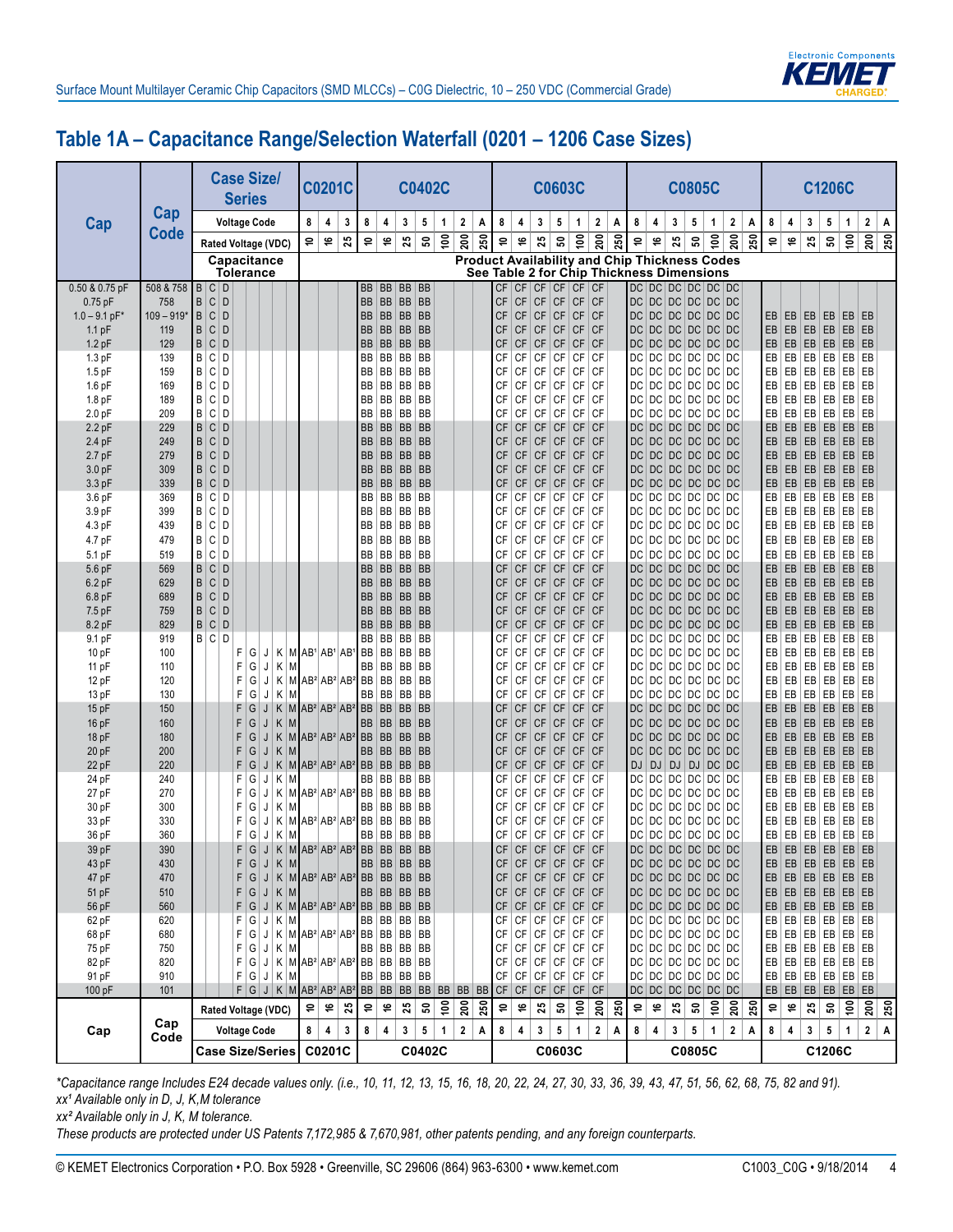

## **Table 1A – Capacitance Range/Selection Waterfall (0201 – 1206 Case Sizes) cont'd**

|                         |                     | <b>Case Size/</b><br><b>Series</b>                           |                          | <b>C0201C</b>           |             |                        |           |                    | <b>C0402C</b>             |                |                                                      |     |                                           |                              |                        |                              | <b>C0603C</b>            |                        |                               |                              |                              |                                           | <b>C0805C</b> |                 |              |             |                                                       |                              |                            |                        | <b>C1206C</b>                              |                 |                         |                 |
|-------------------------|---------------------|--------------------------------------------------------------|--------------------------|-------------------------|-------------|------------------------|-----------|--------------------|---------------------------|----------------|------------------------------------------------------|-----|-------------------------------------------|------------------------------|------------------------|------------------------------|--------------------------|------------------------|-------------------------------|------------------------------|------------------------------|-------------------------------------------|---------------|-----------------|--------------|-------------|-------------------------------------------------------|------------------------------|----------------------------|------------------------|--------------------------------------------|-----------------|-------------------------|-----------------|
| Cap                     | Cap                 | <b>Voltage Code</b>                                          | 8                        | 4                       | 3           | 8                      | 4         | 3                  | $\sqrt{5}$                | $\mathbf{1}$   | $\mathbf 2$                                          | Α   | 8                                         | 4                            | 3                      | 5                            | 1                        | $\mathbf 2$            | Α                             | 8                            | 4                            | 3                                         |               | 5               | $\mathbf{1}$ | $\mathbf 2$ | Α                                                     | 8                            | 4                          | 3                      | 5                                          | $\mathbf{1}$    | $\overline{\mathbf{2}}$ | Α               |
|                         | <b>Code</b>         | Rated Voltage (VDC)                                          | \$                       | ؋                       | 25          | \$,                    | ؋         | 25                 | ន                         | $\epsilon$     | 200                                                  | 250 | Ş                                         | ؋                            | $25\,$                 | ន                            | $\frac{8}{2}$            | 200                    | 250                           | $\tilde{=}$                  | ې                            | $25\,$                                    |               | ន               | $\tilde{e}$  | 200         | 250                                                   | Ş                            | ې                          | 25                     | ន                                          | $\epsilon$      | 200                     | 250             |
|                         |                     | Capacitance<br><b>Tolerance</b>                              |                          |                         |             |                        |           |                    |                           |                | <b>Product Availability and Chip Thickness Codes</b> |     | See Table 2 for Chip Thickness Dimensions |                              |                        |                              |                          |                        |                               |                              |                              |                                           |               |                 |              |             |                                                       |                              |                            |                        |                                            |                 |                         |                 |
| $110 - 180$ pF*         | $111 - 181*$        | F G J K M                                                    |                          |                         |             | BB                     | <b>BB</b> |                    | BB BB BB                  |                |                                                      |     | BB   BB   CF   CF   CF   CF               |                              |                        |                              | <b>CF</b>                | CF                     |                               |                              |                              | DC DC DC DC DC DC                         |               |                 |              |             |                                                       | EB                           | EB                         | EB                     | EB                                         | EB EB           |                         |                 |
| 200 - 270 pF*<br>300 pF | $201 - 271*$<br>301 | F<br>G<br>$K$ M<br>J<br>F<br>G<br>$K$ M                      |                          |                         |             | BB<br>BB               | <b>BB</b> | <b>BB</b><br>BB BB | <b>BB</b><br><b>BB</b> BB | <b>BB</b>      | BB<br>BD BD                                          | BB  | <b>CF</b><br><b>CF</b>                    | CF<br><b>CF</b>              | CF<br><b>CF</b>        | $\mathsf{C}\mathsf{F}$<br>CF | CF<br><b>CF</b>          | CF<br>CF               | CF                            |                              |                              | DC DC DC DC DC DC<br>CF DC DC DC DC DC DC |               |                 |              |             |                                                       | EB<br>EB                     | EB                         | EB<br>$EB$ $EB$        | EB<br>EB                                   | EB              | EB<br>EB EB             |                 |
| 330 pF                  | 331                 | J<br>F<br>G<br>$K$ M<br>J                                    |                          |                         |             | <b>BB</b>              | BB        | <b>BB</b>          | <b>BB</b>                 | BB             | BD BD                                                |     | <b>CF</b>                                 | CF                           | CF                     | CF                           | <b>CF</b>                | <b>CF</b>              | CF                            |                              |                              | DC DC DC DC DC DC                         |               |                 |              |             |                                                       | EB                           |                            | $EB$ $EB$              | EB                                         | EB              | EB                      |                 |
| 360 pF                  | 361                 | F<br>G<br>$K \mid M$<br>J                                    |                          |                         |             | BB                     |           | BB BB BB BB        |                           |                |                                                      |     | CF                                        | CF                           | CF                     | CF                           | CF                       | CF                     | CF                            |                              |                              | DC DC DC DC DC DC DC                      |               |                 |              |             |                                                       | EB                           |                            | $EB$ $EB$              | EB                                         |                 | EB EB                   |                 |
| 390 pF                  | 391                 | F<br>G<br>$\mathsf{K}$<br>M<br>J                             |                          |                         |             | BB                     | BB        |                    | BB BB BB                  |                |                                                      |     | CF                                        | CF                           | CF                     | CF                           | CF                       | CF                     | CF                            |                              |                              | DC DC DC                                  |               |                 |              | DC DC DC    |                                                       | EB                           |                            | $EB$ $EB$              | EB                                         |                 | $EB$ $EB$               |                 |
| 430 pF                  | 431                 | F<br>G<br>M<br>K<br>J                                        |                          |                         |             | BB                     |           | BB BB BB BB        |                           |                |                                                      |     | CF                                        | CF                           | CF                     | CF                           | CF                       | CF                     | CF                            |                              |                              | DC DC DC DC DC DC                         |               |                 |              |             |                                                       | EB                           |                            | $EB$ $EB$              | EB                                         |                 | $EB$ $EB$               |                 |
| 470 pF                  | 471                 | F<br>G<br>Κ<br>M<br>J                                        |                          |                         |             | BB                     | BB        | BB                 | BB BB                     |                |                                                      |     | CF                                        | CF                           | <b>CF</b>              | CF                           | CF                       | $\mathsf{CF}$          | <b>CF</b>                     |                              |                              | DC DC DC                                  |               | DC              | DC DD        |             |                                                       | EB                           | EB                         | EB                     | EB                                         |                 | $EB$ $EB$               |                 |
| 510 pF                  | 511                 | G<br>F<br>Κ<br>M<br>J                                        |                          |                         |             | BB                     | BB        | <b>BB</b>          | BB BB                     |                |                                                      |     | CF                                        | CF                           | CF                     | CF                           | CF                       | CF                     | CF                            |                              |                              | DC DC DC                                  |               | DC              | DC DC        |             |                                                       | EB                           | EB                         | EB                     | EB                                         | EB              | EB                      |                 |
| 560 pF<br>620 pF        | 561<br>621          | G<br>F<br>$K$ M<br>J<br>F<br>G<br>K<br>$\vert M$<br>J        |                          |                         |             | <b>BB</b><br><b>BB</b> | BB        | BB<br>BB BB BB BB  | <b>BB</b> BB              |                |                                                      |     | CF<br><b>CF</b>                           | <b>CF</b><br><b>CF</b>       | CF<br>CF               | <b>CF</b><br><b>CF</b>       | <b>CF</b><br><b>CF</b>   | <b>CF</b><br><b>CF</b> |                               |                              |                              | CF DC DC DC<br>CF DC DC DC DC DC DC       |               |                 |              | DC DC DC    |                                                       | EB<br>EB                     | EB<br>EB                   | EB<br>EB               | EB<br>EB                                   |                 | $EB$ $EB$<br>$EB$ $EB$  |                 |
| 680 pF                  | 681                 | F<br>G<br>$K$ M<br>J                                         |                          |                         |             | <b>BB</b>              | BB        |                    | BB BB BB                  |                |                                                      |     | CF                                        | <b>CF</b>                    | <b>CF</b>              | CF                           | <b>CF</b>                | <b>CF</b>              | CF                            |                              |                              | DC DC DC DC DC DC                         |               |                 |              |             |                                                       | EB                           | EB                         | EB                     | EB                                         |                 | $EB$ $EB$               |                 |
| 750 pF                  | 751                 | F<br>G<br>$K$ M<br>J                                         |                          |                         |             | <b>BB</b>              |           | BB BB BB BB        |                           |                |                                                      |     | <b>CF</b>                                 | CF                           | CF                     | <b>CF</b>                    | <b>CF</b>                | <b>CF</b>              |                               |                              |                              | CF DC DC DC DC DC DC                      |               |                 |              |             |                                                       | EB                           | EB                         | EB                     | EB                                         | EB EB           |                         |                 |
| 820 pF                  | 821                 | F<br>G<br>M<br>Κ<br>J                                        |                          |                         |             | BB                     | BB        |                    | <b>BB BB BB</b>           |                |                                                      |     | <b>CF</b>                                 | <b>CF</b>                    | <b>CF</b>              | CF                           | <b>CF</b>                |                        | $CF$ $CF$                     |                              |                              | DC DC DC DC DC DC DC                      |               |                 |              |             |                                                       | $\mathsf{EB}$                |                            | $EB$ $EB$              | EB                                         |                 | $EB$ $EB$               |                 |
| 910 pF                  | 911                 | F<br>G<br>K M<br>J                                           |                          |                         |             | BB                     |           | BB   BB   BB   BB  |                           |                |                                                      |     | CF                                        | СF                           | CF                     | CF                           | CF                       | CF                     | <b>CF</b>                     |                              |                              | DC DC DC DC DC DD DD                      |               |                 |              |             |                                                       | EB                           |                            | $EB$ $EB$              | EB                                         |                 | EB EB                   |                 |
| 1,000 pF                | 102                 | F<br>G<br>K M<br>J                                           |                          |                         |             | BB                     | BB        |                    | BB BB BB                  |                |                                                      |     | СF                                        | CF                           | CF                     | CF                           | CF                       | CF                     | <b>CF</b>                     |                              |                              | DC DC DC                                  |               | DC              | DD DD        |             |                                                       | EB                           |                            | $EB$ $EB$              | EB                                         | EB              | EB                      |                 |
| 1,100 pF<br>1,200 pF    | 112<br>122          | F<br>G<br>M<br>K<br>J<br>F<br>G<br>$K$ M<br>J                |                          |                         |             | BB<br>BB               | BB        | BB BB BB<br>BB BB  |                           |                |                                                      |     | CF<br>CF                                  | CF<br>CF                     | CF<br>CF               | CF<br>CF                     | CF<br>CF                 |                        | CH CH DC DC DC DC DC DC DC    |                              |                              |                                           |               |                 |              |             | CH CH DC DC DC DC DC DC DC DC                         | EB<br>EB                     |                            | $EB$ $EB$<br>$EB$ $EB$ | EB<br>EB                                   |                 | $EB$ $EB$<br>$EB$ $EB$  |                 |
| 1,300 pF                | 132                 | F<br>G<br>$K$ M<br>J                                         |                          |                         |             | BB                     |           | BB BB              | <b>BB</b>                 |                |                                                      |     | CF                                        | СF                           | CF                     | CF                           | CF                       |                        | CH CH DD DD DD DD DD DD DC DC |                              |                              |                                           |               |                 |              |             |                                                       | EB                           |                            | $EB$ $EB$              | EB                                         | EC              | EC                      |                 |
| 1,500 pF                | 152                 | G<br>M<br>F<br>K<br>J                                        |                          |                         |             | <b>BB</b>              | <b>BB</b> | BB                 | <b>BB</b>                 |                |                                                      |     | CF                                        | CF                           | <b>CF</b>              | <b>CF</b>                    | <b>CF</b>                | CH                     |                               | CH DD                        |                              |                                           |               |                 |              |             | DD DD DD DD DC DC                                     | EB                           |                            | $EB$ $EB$              | EB                                         |                 | $ED$ $EC$               |                 |
| 1,600 pF                | 162                 | F<br>G<br>Κ<br>M<br>J                                        |                          |                         |             | <b>BB</b>              |           | BB BB              |                           |                |                                                      |     | CF                                        | <b>CF</b>                    | <b>CF</b>              | <b>CF</b>                    | <b>CF</b>                | CH                     |                               |                              |                              |                                           |               |                 |              |             | CH DD DD DD DD DD DC DC                               | EB                           |                            | $EB$ $EB$              | EB                                         |                 | $ED$ $ED$               |                 |
| 1,800 pF                | 182                 | F<br>G<br>$K$ M<br>J                                         |                          |                         |             | <b>BB</b>              |           | BB BB              |                           |                |                                                      |     | CF                                        | <b>CF</b>                    | <b>CF</b>              | <b>CF</b>                    | CF                       |                        |                               |                              |                              |                                           |               |                 |              |             | CH CH DD DD DD DD DD DC DC                            | EB                           |                            | $EB$ $EB$              | EB                                         |                 | $ED$ $ED$               |                 |
| 2,000 pF                | 202                 | F<br>G<br>$K$ M<br>J                                         |                          |                         |             | <b>BB</b>              | <b>BB</b> | <b>BB</b>          |                           |                |                                                      |     | CF                                        | <b>CF</b>                    | CF                     | <b>CF</b>                    | <b>CF</b>                |                        |                               |                              |                              |                                           |               |                 |              |             | CH CH DC DC DC DC DC DC DC DC EB                      |                              |                            | $EB$ $EB$              | EB                                         |                 | ED ED                   |                 |
| 2,200 pF                | 222                 | F<br>G<br>$K$ M<br>J                                         |                          |                         |             |                        | BB BB BB  |                    |                           |                |                                                      |     | <b>CF</b>                                 | <b>CF</b>                    | CF                     | <b>CF</b>                    | CF                       |                        |                               |                              |                              |                                           |               |                 |              |             | CH CH DC DC DC DC DC DC DC                            | EB                           |                            | $EB$ $EB$              | EB                                         | $E$ EE $E$      |                         |                 |
| 2,400 pF<br>2,700 pF    | 242<br>272          | G<br>F<br>$K \mid M$<br>J<br>F<br>G<br>$K \mid M$<br>J       |                          |                         |             |                        |           |                    |                           |                |                                                      |     | CF<br>CF                                  | CF<br>$\mathsf{C}\mathsf{F}$ | CF<br>CF               | CF<br>CF                     | CF<br>CF                 |                        |                               | DC                           |                              |                                           |               |                 |              |             | DC DC DC DC DC DC DC<br>$DC$ $DC$ $DC$ $DC$ $DC$ $DC$ | EB<br>EB                     | $EB$ EB                    | $EB$ $EB$              | EB<br>EB                                   | EC<br> EC       | EC<br>EC                |                 |
| 3,000 pF                | 302                 | G<br>K M<br>F<br>J                                           |                          |                         |             |                        |           |                    |                           |                |                                                      |     | СF                                        | СF                           | CF                     | CF                           | CF                       |                        |                               | DD                           |                              |                                           |               |                 |              |             |                                                       |                              | DD DD DD DC DC DC EC EC EC |                        |                                            | $EC$ $EC$       | EB EB                   |                 |
| 3,300 pF                | 332                 | F<br>G<br>K M<br>J                                           |                          |                         |             |                        |           |                    |                           |                |                                                      |     | СF                                        | CF                           | CF                     | CF                           | CF                       |                        |                               | DD                           |                              | DD   DD                                   |               |                 |              |             | DD DC DC DC                                           | EC                           | EC EC                      |                        | EC                                         | EE              | EB                      | EB              |
| 3,600 pF                | 362                 | F<br>G<br>Κ<br>M<br>J                                        |                          |                         |             |                        |           |                    |                           |                |                                                      |     | СF                                        | CF                           | CF                     | CF                           | CF                       |                        |                               | DD                           |                              | DD   DD                                   |               |                 |              |             | DD DC DD DD                                           | EC                           | EC                         | EC                     | EC                                         | EE              | EB                      | EB              |
| 3,900 pF                | 392                 | F<br>G<br>K<br>M<br>J                                        |                          |                         |             |                        |           |                    |                           |                |                                                      |     | <b>CF</b>                                 | <b>CF</b>                    | CF                     | <b>CF</b>                    | CF                       |                        |                               | <b>DE</b>                    |                              | $DE$ DE                                   |               |                 |              |             | DE DC DD DD                                           | EC                           | EC                         | EC                     | EC                                         | EF              | $EB$ $EB$               |                 |
| 4,300 pF                | 432                 | F<br>G<br>Κ<br>M<br>J                                        |                          |                         |             |                        |           |                    |                           |                |                                                      |     | <b>CF</b>                                 | <b>CF</b>                    | CF                     | CF                           | <b>CF</b>                |                        |                               | DE                           |                              | $DE$ DE                                   |               |                 |              |             | DE DC DD DD EC                                        |                              | EC EC                      |                        | EC                                         | EC              | EB                      | EB              |
| 4,700 pF<br>5,100 pF    | 472<br>512          | F<br>G<br>$K$ M<br>J<br>F<br>G<br>$K$ M<br>J                 |                          |                         |             |                        |           |                    |                           |                |                                                      |     | <b>CF</b><br>CF                           | <b>CF</b><br><b>CF</b>       | <b>CF</b><br>CF        | <b>CF</b><br><b>CF</b>       | <b>CF</b>                |                        |                               | DE<br>DE                     |                              | $DE$ DE<br>$DE$ DE                        |               |                 |              |             | DE DC DD DD<br>DE DC DD DD ED                         |                              | $EC$ EC EC<br>ED           | ED                     | ED                                         | $EC$ $EC$<br>ED | EB<br>EB                | EB<br>EB        |
| 5,600 pF                | 562                 | F<br>G<br>$K$ M<br>J                                         |                          |                         |             |                        |           |                    |                           |                |                                                      |     | <b>CF</b>                                 | CF                           | CF                     | <b>CF</b>                    |                          |                        |                               | <b>DC</b>                    |                              |                                           |               |                 |              |             | DC DC DC DC DD DD ED                                  |                              |                            |                        | $ED$ $ED$ $ED$                             | ED              | $EB$ $EB$               |                 |
| 6,200 pF                | 622                 | F<br>G<br>$K \mid M$<br>J                                    |                          |                         |             |                        |           |                    |                           |                |                                                      |     | CF                                        | СF                           | CF                     | <b>CF</b>                    |                          |                        |                               | DC                           |                              |                                           |               |                 |              |             | DC DC DC DC DG DG DG                                  | EB                           |                            | $EB$ $EB$              | EB                                         | EB              | $EB$ $EB$               |                 |
| 6,800 pF                | 682                 | F<br>G<br>$K \mid M$<br>J                                    |                          |                         |             |                        |           |                    |                           |                |                                                      |     | CF                                        | $\mathsf{CF}$                | CF                     | <b>CF</b>                    |                          |                        |                               | DC                           |                              | DC DC                                     |               |                 |              |             | DC DC DG DG                                           | EB                           |                            | $EB$ $EB$              | EB                                         | EB              | $EB$ $EB$               |                 |
| 7,500 pF                | 752                 | G<br>F<br>$K$ M<br>J                                         |                          |                         |             |                        |           |                    |                           |                |                                                      |     | CF                                        | СF                           | <b>CF</b>              |                              |                          |                        |                               | DC.                          |                              | $DC$ $DC$                                 |               |                 |              |             | DC DC DG DG                                           | EB                           |                            | $EB$ $EB$              | EB                                         | EB              | $EB$ EB                 |                 |
| 8,200 pF                | 822                 | F<br>G<br>$K \mid M$<br>J                                    |                          |                         |             |                        |           |                    |                           |                |                                                      |     | СF                                        | $\mathsf{CF}$                | <b>CF</b>              |                              |                          |                        |                               | DC                           |                              | DC DC                                     |               |                 |              |             | DC DC DG DG EC                                        |                              |                            | $EC$ $EC$              | EC                                         | EB              |                         | $EC$ $EC$       |
| 9,100 pF<br>10,000 pF   | 912                 | F<br>G<br>$K$ M<br>J<br>F                                    |                          |                         |             |                        |           |                    |                           |                |                                                      |     | CF                                        | СF                           | <b>CF</b>              |                              |                          |                        |                               | DC                           |                              | DC DC                                     |               | DC DC           |              |             |                                                       | EC                           |                            | $EC$ EC                | EC                                         | EB<br>ED EB     |                         | $EC$ EC         |
| 12,000 pF               | 103<br>123          | G<br>$K$ M<br>$\mathbb U$<br>F<br>G<br>$K$ M<br>$\mathsf{J}$ |                          |                         |             |                        |           |                    |                           |                |                                                      |     | <b>CF</b><br><b>CF</b>                    | CF<br>CF                     | <b>CF</b><br><b>CF</b> |                              |                          |                        |                               | DC                           |                              | DC DC DC DD<br>DC DC DC DC DE             |               |                 |              |             |                                                       | ED<br>EB                     |                            | $ED$ $ED$              |                                            |                 | EB EB EB EB ED ED       | $EC$ EC         |
| 15,000 pF               | 153                 | $G$ J $K$ M<br>F.                                            |                          |                         |             |                        |           |                    |                           |                |                                                      |     |                                           | $CF$ $CF$ $CF$               |                        |                              |                          |                        |                               |                              |                              | $DC$ $DC$ $DC$ $DD$ $DG$                  |               |                 |              |             |                                                       | EB                           |                            |                        |                                            |                 | EB EB EB EB EF EF       |                 |
| 18,000 pF               | 183                 | F<br>$G$ J $K$ M                                             |                          |                         |             |                        |           |                    |                           |                |                                                      |     |                                           |                              |                        |                              |                          |                        |                               |                              |                              | DC DC DC DD                               |               |                 |              |             |                                                       | EB                           |                            |                        |                                            |                 | $EB$ EB EB EB EB EH EH  |                 |
| 22,000 pF               | 223                 | F<br> G J <br>$K$ M                                          |                          |                         |             |                        |           |                    |                           |                |                                                      |     |                                           |                              |                        |                              |                          |                        |                               |                              |                              | DD DD DD DF                               |               |                 |              |             |                                                       | EB                           |                            |                        |                                            |                 | $EB$ EB EB EC EH EH     |                 |
| 27,000 pF               | 273                 | $G$ J $K$ M<br>F                                             |                          |                         |             |                        |           |                    |                           |                |                                                      |     |                                           |                              |                        |                              |                          |                        |                               |                              |                              | DF DF DF                                  |               |                 |              |             |                                                       | EB                           |                            |                        | $EB$ $EB$ $EB$ $EE$                        |                 |                         |                 |
| 33,000 pF               | 333                 | F.<br>${\mathsf G}$<br>$K$ M<br> J                           |                          |                         |             |                        |           |                    |                           |                |                                                      |     |                                           |                              |                        |                              |                          |                        |                               |                              |                              | DG DG DG                                  |               |                 |              |             |                                                       | EB                           |                            |                        | $EB$ $EB$ $EB$ $EE$                        |                 |                         |                 |
| 39,000 pF<br>47,000 pF  | 393<br>473          | $\mid$ G $\mid$<br>F<br>$J$ K M<br>$\bar{G}$<br>F<br>$J$ K M |                          |                         |             |                        |           |                    |                           |                |                                                      |     |                                           |                              |                        |                              |                          |                        |                               |                              |                              | DG DG DG<br>DG DG DG                      |               |                 |              |             |                                                       | EC<br>${\sf EC}$             |                            |                        | EC EC EE EH<br>$ $ EC $ $ EC $ $ EE $ $ EH |                 |                         |                 |
| 56,000 pF               | 563                 | G <br>F.<br>$J$ K $M$                                        |                          |                         |             |                        |           |                    |                           |                |                                                      |     |                                           |                              |                        |                              |                          |                        |                               |                              |                              |                                           |               |                 |              |             |                                                       |                              | ED   ED   ED   EF          |                        |                                            |                 |                         |                 |
| 68,000 pF               | 683                 | GJKM<br>F                                                    |                          |                         |             |                        |           |                    |                           |                |                                                      |     |                                           |                              |                        |                              |                          |                        |                               |                              |                              |                                           |               |                 |              |             |                                                       | EF                           |                            |                        | $EF$ $EF$ $EH$                             |                 |                         |                 |
| 82,000 pF               | 823                 | F.<br>$ G $ J $ K M $                                        |                          |                         |             |                        |           |                    |                           |                |                                                      |     |                                           |                              |                        |                              |                          |                        |                               |                              |                              |                                           |               |                 |              |             |                                                       |                              | EH EH EH EH                |                        |                                            |                 |                         |                 |
| $0.10 \mu F$            | 104                 | F G J K M                                                    |                          |                         |             |                        |           |                    |                           |                |                                                      |     |                                           |                              |                        |                              |                          |                        |                               |                              |                              |                                           |               |                 |              |             |                                                       | EH                           | EH EH                      |                        |                                            |                 |                         |                 |
|                         | Cap                 | Rated Voltage (VDC)                                          | $\vert \mathbf{S} \vert$ | $\ddot{\bullet}$        | 25          | ٥Ļ                     | ې         | 25                 | $\mathbf{e}$              | $\mathsf{S}^0$ | 200                                                  | 250 | \$                                        | \$                           | 25                     | ន $\vert$                    | $\mathsf{\underline{e}}$ | 200                    | 250                           | $\hat{\mathrel{\mathsf{=}}}$ | $\overset{\bullet}{\bullet}$ | 25                                        |               | ន $\vert$       | $\tilde{e}$  |             | <u>ន្ត្រី</u>                                         | $\hat{\mathrel{\mathsf{=}}}$ | $\overset{\bullet}{\tau}$  | 25                     |                                            | ន $  \xi  $     |                         | $\frac{20}{25}$ |
| Cap                     | Code                | <b>Voltage Code</b>                                          | 8                        | $\overline{\mathbf{4}}$ | $\mathbf 3$ | 8                      | 4         | $\mathbf{3}$       | ${\bf 5}$                 | $\mathbf{1}$   | $\mathbf{2}$                                         | Α   | 8                                         | 4                            | 3 <sup>1</sup>         | $5\phantom{.0}$              | $\mathbf{1}$             | 2 <sup>1</sup>         | Α                             | 8                            | $\pmb{4}$                    | 3                                         |               | $5\phantom{.0}$ | $\mathbf{1}$ | 2           | A                                                     | 8                            | $\overline{\mathbf{4}}$    | 3                      | $\mathbf 5$                                | $\mathbf{1}$    | 2 A                     |                 |
|                         |                     | <b>Case Size/Series</b>                                      |                          | C0201C                  |             |                        |           |                    | C0402C                    |                |                                                      |     |                                           |                              |                        |                              | C0603C                   |                        |                               |                              |                              |                                           | C0805C        |                 |              |             |                                                       |                              |                            |                        | C1206C                                     |                 |                         |                 |

*\*Capacitance range Includes E24 decade values only. (i.e., 10, 11, 12, 13, 15, 16, 18, 20, 22, 24, 27, 30, 33, 36, 39, 43, 47, 51, 56, 62, 68, 75, 82 and 91). xx¹ Available only in D, J, K,M tolerance*

*xx² Available only in J, K, M tolerance.* 

*These products are protected under US Patents 7,172,985 & 7,670,981, other patents pending, and any foreign counterparts.*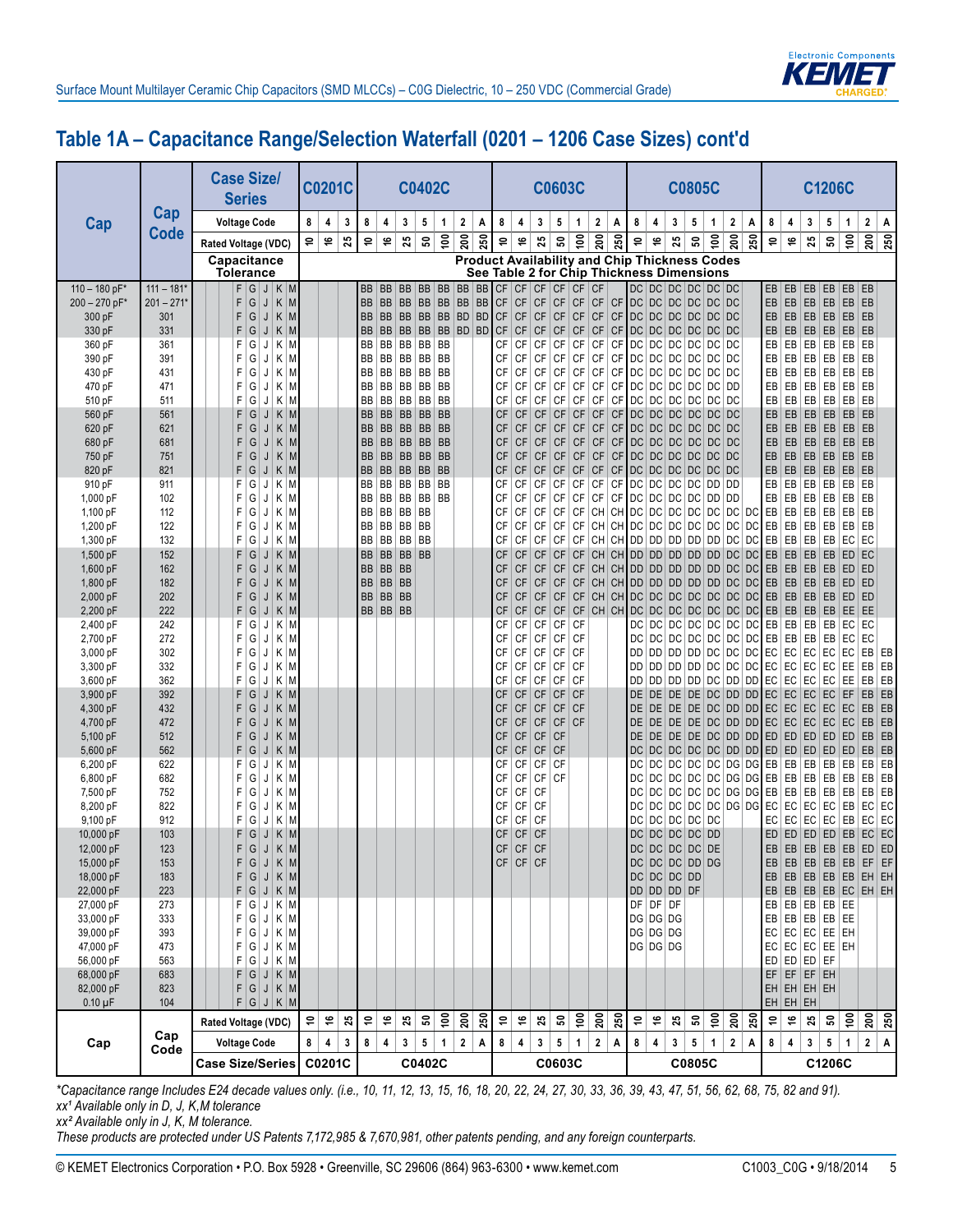

#### **Table 1B – Capacitance Range/Selection Waterfall (1210 – 2225 Case Sizes)**

|                                  |                              | <b>Case Size/</b><br><b>Series</b>                      |                        |                     |                        | C1210C          |                     |              |           |                 | <b>C1808C</b> |                |                                                           |                                                                                                   |               | C1812C               |                 |                  | C1825C                 |                         |     |                        | <b>C2220C</b>                          |                        |                 | <b>C2225C</b>   |                  |
|----------------------------------|------------------------------|---------------------------------------------------------|------------------------|---------------------|------------------------|-----------------|---------------------|--------------|-----------|-----------------|---------------|----------------|-----------------------------------------------------------|---------------------------------------------------------------------------------------------------|---------------|----------------------|-----------------|------------------|------------------------|-------------------------|-----|------------------------|----------------------------------------|------------------------|-----------------|-----------------|------------------|
| <b>Capacitance</b>               | <b>Capacitance</b>           | <b>Voltage Code</b>                                     | 8                      | 4                   | 3                      | 5               | 1                   | 2            | Α         | 5               | $\mathbf{1}$  | $\overline{2}$ | A                                                         | $5\phantom{.0}$                                                                                   | 1             | 2                    | Α               | 5                | 1                      | $\overline{\mathbf{2}}$ | Α   | 5                      | $\mathbf{1}$                           | 2                      | 5               | 1               | $\boldsymbol{2}$ |
|                                  | <b>Code</b>                  | Rated Voltage (VDC)                                     | ₽                      | ې                   | 25                     | ន               | $\epsilon$          | 200          | 250       | ន               | $\tilde{e}$   | 200            | 250                                                       | ន                                                                                                 | $\frac{6}{2}$ | 200                  | 250             | ន                | $\mathfrak{g}$         | 200                     | 250 | ន                      | $\epsilon$                             | $\mathbf{200}$         | ន               | 100             | 200              |
|                                  |                              | Capacitance<br>Tolerance                                |                        |                     |                        |                 |                     |              |           |                 |               |                |                                                           | <b>Product Availability and Chip Thickness Codes</b><br>See Table 2 for Chip Thickness Dimensions |               |                      |                 |                  |                        |                         |     |                        |                                        |                        |                 |                 |                  |
| $1.0 - 9.1$ pF*                  | $109 - 919*$                 | B C D                                                   | <b>FB</b>              | <b>FB</b>           | <b>FB</b>              | <b>FB</b>       | <b>FB</b>           | FB           |           |                 |               |                |                                                           |                                                                                                   |               |                      |                 |                  |                        |                         |     |                        |                                        |                        |                 |                 |                  |
| $10 - 91$ pF*                    | $100 - 910*$                 | F G <br>$J$ K M                                         | FB                     | FB                  | <b>FB</b>              | FB              | FB                  | FB           |           |                 |               |                |                                                           |                                                                                                   |               |                      |                 |                  |                        |                         |     |                        |                                        |                        |                 |                 |                  |
| $100 - 300$ pF*                  | $101 - 301*$                 | F G <br>$J$ K M                                         | FB                     | FB                  | <b>FB</b>              | FB              | FB                  | <b>FB</b>    |           |                 |               |                |                                                           |                                                                                                   |               |                      |                 |                  |                        |                         |     |                        |                                        |                        |                 |                 |                  |
| $330 - 430$ pF*<br>470 - 910 pF* | $331 - 431*$<br>$471 - 911*$ | F<br>K<br>$\vert M$<br>G<br>J<br>F G<br>K<br>M<br>J     | FB<br>FB               | FB<br>FB            | <b>FB</b><br><b>FB</b> | FB<br>FB        | FB<br><b>FB</b>     | FB<br>FB     |           | LF<br>LF        | LF<br>LF      | LF<br>LF       |                                                           | <b>GB</b>                                                                                         |               | GB   GB              |                 |                  |                        |                         |     |                        |                                        |                        |                 |                 |                  |
| 1,000 pF                         | 102                          | F G<br>K/M<br>J                                         | FB                     | FB                  | FB                     | FB              | FB                  | FB           |           | LF              | LF            | LF             |                                                           | GB                                                                                                | GB            | GB                   |                 |                  |                        |                         |     |                        |                                        |                        |                 |                 |                  |
| 1,100 pF                         | 112                          | FI<br>G<br>KM<br>J                                      | FB                     | FB                  | FB                     | FB              | FB                  | FB           |           | LF              | LF            | LF             |                                                           | GB                                                                                                | GB            | GB                   |                 |                  |                        |                         |     |                        |                                        |                        |                 |                 |                  |
| 1,200 pF                         | 122                          | G<br>KM<br>F.<br>$\mathsf{d}$ :                         | FB                     | FB                  | FB                     | FB              | FB                  | FB           |           | LF              | LF            | LF             |                                                           | GB                                                                                                | GB            | GB                   |                 |                  |                        |                         |     |                        |                                        |                        |                 |                 |                  |
| 1,300 pF                         | 132                          | F.<br>G<br>$J$ $K$ $M$                                  | FB                     | FB                  | FB                     | FB              | FB                  | FC           |           | LF              | LF            | LF             |                                                           | GB                                                                                                | GB            | GB                   |                 |                  |                        |                         |     |                        |                                        |                        |                 |                 |                  |
| 1,500 pF                         | 152                          | F G <br>$K$ M<br>J                                      | FB                     | FB                  | FB                     | FB              | FB                  | FE           |           | LF              | LF            | LF             |                                                           | GB                                                                                                | GB            | GB                   |                 |                  |                        |                         |     |                        |                                        |                        |                 |                 |                  |
| 1,600 pF                         | 162                          | $J$ $K$ $M$<br>F.<br>G                                  | <b>FB</b>              | FB                  | FB                     | FB              | FB                  | FE           |           | LF              | LF            | LF             |                                                           | GB                                                                                                | GB            | GB                   |                 |                  |                        |                         |     |                        |                                        |                        |                 |                 |                  |
| 1,800 pF                         | 182                          | $K$ M<br>F<br>G<br>J                                    | <b>FB</b>              | FB                  | <b>FB</b>              | FB              | FB                  | FE           |           | LF              | LF            | LF             |                                                           | GB                                                                                                | GB            | GB                   |                 |                  |                        |                         |     |                        |                                        |                        |                 |                 |                  |
| 2,000 pF                         | 202<br>222                   | F<br>K<br>G<br>$\vert M$<br>J                           | <b>FB</b><br><b>FB</b> | FB<br>FB            | <b>FB</b>              | FB<br><b>FB</b> | FC<br>FC            | FE<br>FG     |           | LF<br>LF        | LF<br>LF      | LF<br>LF       |                                                           | <b>GB</b><br><b>GB</b>                                                                            | GB            | GB<br>GB GB          |                 |                  |                        |                         |     |                        |                                        |                        |                 |                 |                  |
| 2,200 pF<br>2,400 pF             | 242                          | F.<br>G<br>$K$ M<br>J<br>F <br>G<br>Κ<br>$\vert M$<br>J | FB                     | FB                  | <b>FB</b><br><b>FB</b> | FB              | FC                  | FC           |           | LF              | LF            | LF             |                                                           |                                                                                                   |               |                      |                 |                  |                        |                         |     |                        |                                        |                        |                 |                 |                  |
| 2,700 pF                         | 272                          | Κ<br>M<br>F١<br>G<br>J                                  | FB                     | FB                  | FB                     | FB              | FC                  | FC           |           | LF              | LF            | LF             |                                                           | GB                                                                                                |               | GB   GB              |                 |                  |                        |                         |     |                        |                                        |                        |                 |                 |                  |
| 3,000 pF                         | 302                          | F G <br>K/M<br>J                                        | FB                     | FB                  | FB                     | FB              | FC                  | FF           |           | LF              | LF            |                |                                                           |                                                                                                   |               |                      |                 |                  |                        |                         |     |                        |                                        |                        |                 |                 |                  |
| 3,300 pF                         | 332                          | K/M<br>F١<br>G<br>J                                     | FB                     | FB                  | FB                     | FB              | FF                  | FF           |           | LF              | LF            |                |                                                           | GB                                                                                                | GB            | GB                   |                 |                  |                        |                         |     |                        |                                        |                        |                 |                 |                  |
| 3,600 pF                         | 362                          | G<br>$K$ M<br>FI<br>J                                   | FB                     | FB                  | FB                     | FB              | FF                  | FF           |           | LF              | LF            |                |                                                           |                                                                                                   |               |                      |                 |                  |                        |                         |     |                        |                                        |                        |                 |                 |                  |
| 3,900 pF                         | 392                          | F<br>G<br>$K \mid M$<br>J                               | FB                     | FB                  | FB                     | FB              | FF                  | FF           |           | LF              | LF            |                |                                                           | GB                                                                                                |               | GB   GB              |                 | HB               | HB                     | HB                      |     |                        |                                        |                        |                 |                 |                  |
| 4,300 pF                         | 432                          | F <br>G<br>$K$ M<br>J                                   | <b>FB</b>              | FB                  | <b>FB</b>              | <b>FB</b>       | FF                  | FF           |           | LF<br>LF        | LF<br>LF      |                |                                                           |                                                                                                   |               |                      |                 |                  |                        |                         |     |                        |                                        |                        |                 |                 |                  |
| 4,700 pF<br>5,100 pF             | 472<br>512                   | K<br>F<br>G<br>$\vert M$<br>J<br>F<br>$K$ M<br>G<br>J   | FF<br><b>FB</b>        | FF<br><b>FB</b>     | FF<br><b>FB</b>        | FF<br>FB        | FG<br>FG            | FG<br>FG     |           |                 |               |                |                                                           | <b>GB</b>                                                                                         |               | GB   GD              |                 | HB               | HB                     | HB                      |     |                        |                                        |                        | KE<br>KE        | KE<br>KE        | KE<br>KE         |
| 5,600 pF                         | 562                          | F<br>G<br>K/M<br>J                                      | FB                     | FB                  | <b>FB</b>              | FB              | FG                  | FG           |           |                 |               |                |                                                           | <b>GB</b>                                                                                         |               | GB GH                |                 | HB               | HB                     | HB                      |     |                        |                                        |                        | <b>KE</b>       | KE              | KE               |
| 6,200 pF                         | 622                          | F G<br>K<br>$\overline{\mathsf{M}}$<br>J                | <b>FB</b>              | FB                  | <b>FB</b>              | FB              | FG                  | FB           | <b>FB</b> |                 |               |                |                                                           |                                                                                                   |               |                      |                 |                  |                        |                         |     |                        |                                        |                        | <b>KE</b>       | <b>KE</b>       | KE               |
| 6,800 pF                         | 682                          | $K \mid M$<br>F١<br>G<br>J                              | FB                     | FB                  | FB                     | FB              | FG                  | FB           | FB        |                 |               |                |                                                           | GB                                                                                                | GB            | GJ                   |                 | HB               |                        | $HB$ HB                 |     | JE                     | JE                                     | JB                     | ΚE              | KE              | KE               |
| 7,500 pF                         | 752                          | F <br>G<br>K/M<br>J                                     | FC                     | $FC$                | FC                     | FC              | FC                  | FB           | FB        |                 |               |                |                                                           |                                                                                                   |               |                      |                 |                  |                        |                         |     |                        |                                        |                        | ΚE              | KE              | KE               |
| 8,200 pF                         | 822                          | F.<br>G<br>K/M<br>J                                     | FC                     | ${\sf FC}$          | FC                     | FC              | FC                  | FB           | FB        |                 |               |                |                                                           | GB                                                                                                | GH            | GB                   | GB              | HB               |                        | HB   HB                 |     | JE                     | JE                                     | JB                     | KE              | KE              | KE               |
| 9,100 pF                         | 912                          | G<br>KM<br>F.<br>J                                      | FE                     | FE                  | FE                     | FE              | FE                  | FB           | FB        |                 |               |                |                                                           |                                                                                                   |               |                      |                 |                  |                        |                         |     |                        |                                        |                        | ΚE              | KE              | KE               |
| 10,000 pF                        | 103                          | F G<br>K/M<br>J                                         | FF                     | $\mathsf{FF}% _{0}$ | $\mathsf{FF}% _{0}$    | FF              | $\mathsf{FF}% _{0}$ | FB           | FB        |                 |               |                |                                                           | GB                                                                                                | GH            | GB                   | GB              | HB               | HB                     | HE                      |     | JE                     | JE                                     | <b>JB</b>              | KE              | KE              | KE               |
| 12,000 pF                        | 123                          | $K$ M<br>F<br>G<br>J                                    | FG                     | FG                  | FG                     | FG              | FB                  | FB           | FB        |                 |               |                |                                                           | <b>GB</b>                                                                                         | GG            | GB                   | GB              | HB               | HB                     | HE                      |     | JE                     | <b>JE</b>                              | <b>JB</b>              | KE              | KE              | KE<br>KE         |
| 15,000 pF<br>18,000 pF           | 153<br>183                   | F<br>$K$ M<br>G<br>J<br>F<br>K/M<br>G<br>J              | FG<br><b>FB</b>        | FG<br>FB            | FG<br>FB               | FG<br>FB        | FB<br>FB            | FC<br>FC     | FC<br>FC  |                 |               |                |                                                           | <b>GB</b><br><b>GB</b>                                                                            | GB<br>GB      | GB<br>$\overline{G}$ | GB<br>GB        | HB<br>HB         | <b>HB</b><br><b>HE</b> |                         |     | JE<br><b>JE</b>        | <b>JE</b><br><b>JE</b>                 | <b>JB</b><br><b>JB</b> | KE<br><b>KE</b> | KE<br><b>KE</b> |                  |
| 22,000 pF                        | 223                          | F <br>G<br>Κ<br>$\overline{\mathsf{M}}$<br>J            | <b>FB</b>              | FB                  | FB                     | FB              | <b>FB</b>           | FF           | FF        |                 |               |                |                                                           | <b>GB</b>                                                                                         | <b>GB</b>     | GB                   | GB              | <b>HB</b>        | <b>HE</b>              |                         |     | <b>JE</b>              | <b>JB</b>                              | <b>JB</b>              | <b>KE</b>       | <b>KE</b>       |                  |
| 27,000 pF                        | 273                          | F <br>G<br>K<br>$\vert M$<br>J                          | FB                     | <b>FB</b>           | <b>FB</b>              | <b>FB</b>       | FB                  | FG           | FG        |                 |               |                |                                                           | <b>GB</b>                                                                                         | GB            | GB                   | GB              | HB               | <b>HG</b>              |                         |     | <b>JE</b>              | <b>JB</b>                              | <b>JB</b>              | KE              | <b>KE</b>       |                  |
| 33,000 pF                        | 333                          | $K \mid M$<br>F١<br>G<br>J                              | FB                     | FB                  | FB                     | FB              | FB                  | FH           | FH        |                 |               |                |                                                           | GB                                                                                                | GB            | GB                   | GB              |                  |                        |                         |     | JB                     | JB                                     | JB                     | KE              |                 |                  |
| 39,000 pF                        | 393                          | G<br>K/M<br>FI<br>J                                     | FB                     | FB                  | FB                     | FB              | FE                  | FH           | FH        |                 |               |                |                                                           | GB                                                                                                | GB            | GB                   | GB              |                  |                        |                         |     | JB                     | JB                                     | JB                     |                 |                 |                  |
| 47,000 pF                        | 473                          | G<br>$K$ M<br>F.<br>J                                   | <b>FB</b>              | FB                  | FB                     | FB              | FE                  | FJ           | FJ        |                 |               |                |                                                           | GB                                                                                                | GB            | GD                   | GD              |                  |                        |                         |     | <b>JB</b>              | JB                                     | <b>JB</b>              |                 |                 |                  |
| 56,000 pF                        | 563                          | G<br>$K$ M<br>F١<br>J                                   | <b>FB</b>              | FB                  | FB                     | FB              | FF                  |              |           |                 |               |                |                                                           | GB                                                                                                | GB            | GD                   | GD              |                  |                        |                         |     | <b>JB</b>              | JB                                     | JB                     |                 |                 |                  |
| 68,000 pF<br>82,000 pF           | 683<br>823                   | F<br>G<br>Κ<br>M<br>J<br>F.<br>$J$ K M                  | FB<br><b>FC</b>        | FB<br>FC            | FB<br>FC               | FC<br>FF        | FG<br>FH            |              |           |                 |               |                |                                                           | GB<br>GB                                                                                          | GB<br>GB      | GK<br>GM             | GK<br><b>GM</b> |                  |                        |                         |     | <b>JB</b><br><b>JB</b> | <b>JB</b><br><b>JB</b>                 | <b>JB</b><br><b>JB</b> |                 |                 |                  |
| $0.10 \mu F$                     | 104                          | G<br>F<br>$J$ $K$ $M$<br>G                              | FE                     | <b>FE</b>           | <b>FE</b>              | FG              | <b>FM</b>           |              |           |                 |               |                |                                                           | GB                                                                                                |               | GD   GM   GM         |                 |                  |                        |                         |     | <b>JB</b>              | JB                                     | JD                     |                 |                 |                  |
| $0.12 \mu F$                     | 124                          | $J$ K M FG<br>F G                                       |                        | $\mathsf{FG}$       | $\mathsf{FG}$          | FH              |                     |              |           |                 |               |                |                                                           |                                                                                                   | $GB$ GH       |                      |                 |                  |                        |                         |     | ${\sf JB}$             | ${\sf JB}$                             | JD                     |                 |                 |                  |
| $0.15 \mu F$                     | 154                          | F G J K M FH                                            |                        |                     | $FH$ $FH$ $FM$         |                 |                     |              |           |                 |               |                |                                                           |                                                                                                   | $GD$ $GN$     |                      |                 |                  |                        |                         |     | $\mathsf{JB}$          | $\mathsf{JB}\,$                        | $\mathsf{J}\mathsf{G}$ |                 |                 |                  |
| $0.18 \mu F$                     | 184                          | F G J K M FJ                                            |                        | FJ                  | FJ                     |                 |                     |              |           |                 |               |                |                                                           | GH                                                                                                |               |                      |                 |                  |                        |                         |     | ${\sf JB}$             | JD                                     | <b>JG</b>              |                 |                 |                  |
| $0.22 \mu F$                     | 224                          | $F G J K M$ FK FK FK                                    |                        |                     |                        |                 |                     |              |           |                 |               |                |                                                           | GK                                                                                                |               |                      |                 |                  |                        |                         |     | JB                     | JD                                     | JL                     |                 |                 |                  |
| $0.27 \mu F$                     | 274                          | F G J K M                                               |                        |                     |                        |                 |                     |              |           |                 |               |                |                                                           |                                                                                                   |               |                      |                 |                  |                        |                         |     | JB                     | JF                                     |                        |                 |                 |                  |
| $0.33 \mu F$                     | 334                          | F G J K M                                               |                        |                     |                        |                 |                     |              |           |                 |               |                |                                                           |                                                                                                   |               |                      |                 |                  |                        |                         |     | JD                     | JG                                     |                        |                 |                 |                  |
| $0.39 \mu F$<br>$0.47 \mu F$     | 394<br>474                   | F G J K M<br>F G J K M                                  |                        |                     |                        |                 |                     |              |           |                 |               |                |                                                           |                                                                                                   |               |                      |                 |                  |                        |                         |     | JG<br>JG               |                                        |                        |                 |                 |                  |
|                                  |                              | Rated Voltage (VDC)                                     | $\epsilon$             | ې                   | 25                     | 5 <sup>o</sup>  | $\mathfrak{S}$      | 200          | 250       | ន               | $\frac{6}{2}$ |                | $\begin{array}{c c} \hline 200 \\ \hline 250 \end{array}$ | ន                                                                                                 | $\mathsf{S}$  | 200                  | 250             | ន                | $\frac{6}{2}$          | $\frac{8}{20}$          | 250 | ន                      | $\overline{\phantom{0}}^{\phantom{0}}$ | 200                    | ន               |                 | $\frac{8}{2}$    |
| Capacitance                      | Capacitance                  | <b>Voltage Code</b>                                     | 8                      | 4                   | 3                      | 5               | $\mathbf{1}$        | $\mathbf{2}$ | Α         | $5\phantom{.0}$ | $\mathbf{1}$  | 2              | Α                                                         | 5                                                                                                 | 1             | $\mathbf{2}$         | Α               | $\boldsymbol{5}$ | $\mathbf{1}$           | $\overline{2}$          | Α   | 5                      | $\mathbf{1}$                           | $\overline{2}$         | 5               | $\mathbf{1}$    | $\overline{2}$   |
|                                  | Code                         | Case Size/                                              |                        |                     |                        | C1210C          |                     |              |           |                 | C1808C        |                |                                                           |                                                                                                   |               | C1812C               |                 |                  | C1825C                 |                         |     |                        | C2220C                                 |                        |                 | C2225C          |                  |
|                                  |                              | <b>Series</b>                                           |                        |                     |                        |                 |                     |              |           |                 |               |                |                                                           |                                                                                                   |               |                      |                 |                  |                        |                         |     |                        |                                        |                        |                 |                 |                  |

\*Capacitance range Includes E24 decade values only. (i.e., 10, 11, 12, 13, 15, 16, 18, 20, 22, 24, 27, 30, 33, 36, 39, 43, 47, 51, 56, 62, 68, 75, 82 and 91). *These products are protected under US Patents 7,172,985 & 7,670,981, other patents pending, and any foreign counterparts.*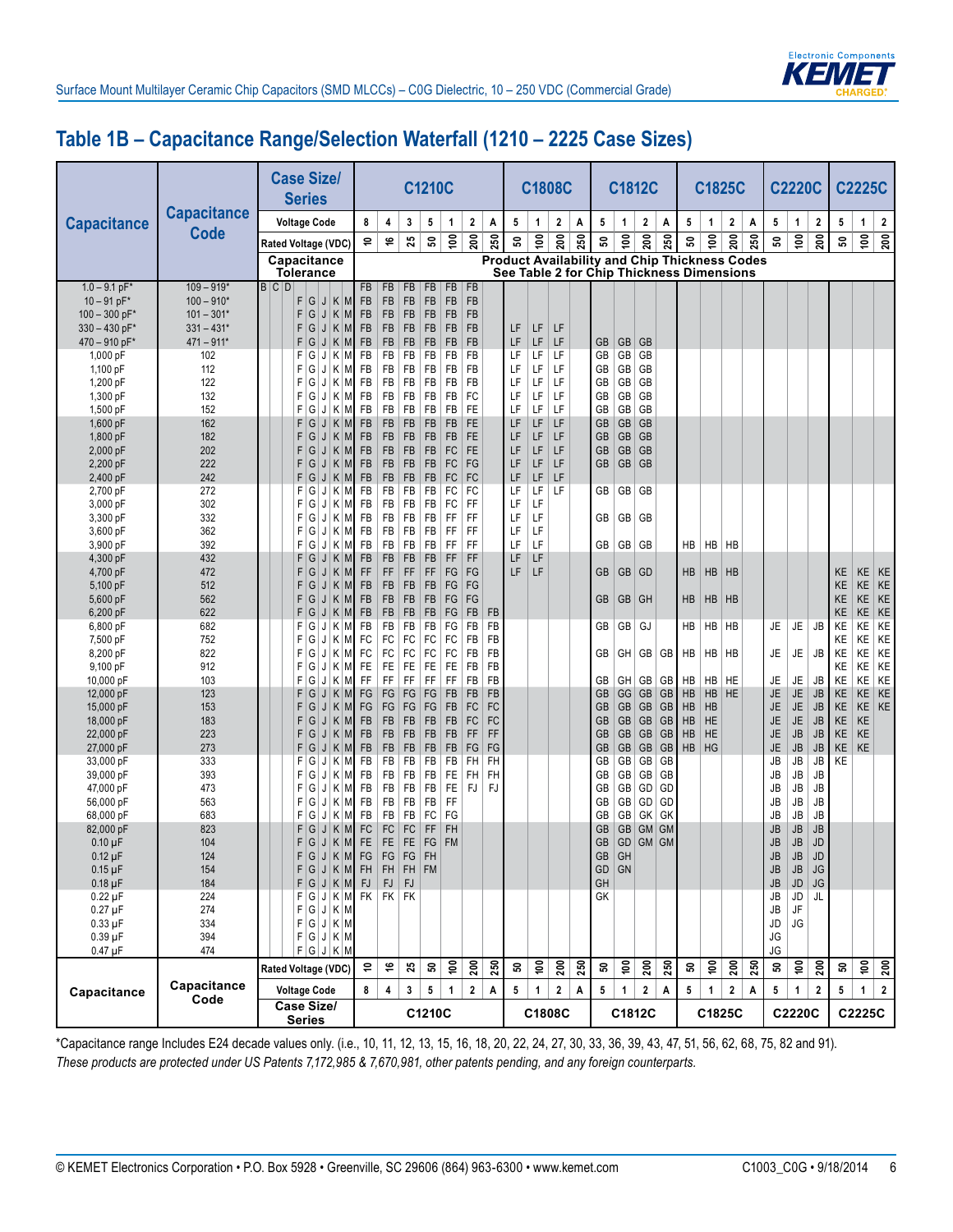

# **Table 2 – Chip Thickness/Packaging Quantities**

| <b>Thickness</b>         | <b>Case</b>  | Thickness ±               |                | <b>Paper Quantity</b> |                  | <b>Plastic Quantity</b> |
|--------------------------|--------------|---------------------------|----------------|-----------------------|------------------|-------------------------|
| <b>Code</b>              | <b>Size</b>  | Range (mm)                | 7" Reel        | 13" Reel              | 7" Reel          | 13" Reel                |
| AB                       | 0201         | $0.30 \pm 0.03$           | 15,000         | $\mathbf{0}$          | 0                | 0                       |
| <b>BB</b>                | 0402         | $0.50 \pm 0.05$           | 10,000         | 50,000                | 0                | 0                       |
| <b>BD</b>                | 0402         | $0.55 \pm 0.05$           | 10,000         | 50,000                | 0                | $\pmb{0}$               |
| <b>CF</b>                | 0603         | $0.80 \pm 0.07$           | 4,000          | 15,000                | 0                | $\pmb{0}$               |
| CH                       | 0603         | $0.85 \pm 0.07$           | 4,000          | 10,000                | 0                | $\pmb{0}$               |
| DJ                       | 0805         | $0.70 \pm 0.20$           | 4,000          | 10,000                | 0                | 0                       |
| DC                       | 0805         | $0.78 \pm 0.10$           | 4,000          | 10,000                | $\pmb{0}$        | $\pmb{0}$               |
| DD                       | 0805         | $0.90 \pm 0.10$           | 4,000          | 10,000                | $\pmb{0}$        | $\pmb{0}$               |
| DE                       | 0805         | $1.00 \pm 0.10$           | 0              | 0                     | 2,500            | 10,000                  |
| DF                       | 0805         | $1.10 \pm 0.10$           | 0              | $\mathbf 0$           | 2,500            | 10,000                  |
| DG                       | 0805         | $1.25 \pm 0.15$           | $\mathbf 0$    | 0                     | 2,500            | 10,000                  |
| EB                       | 1206         | $0.78 \pm 0.10$           | 4,000          | 10,000                | 4,000            | 10,000                  |
| EC                       | 1206         | $0.90 \pm 0.10$           | 0              | 0                     | 4,000            | 10,000                  |
| ED                       | 1206         | $1.00 \pm 0.10$           | 0              | $\pmb{0}$             | 2,500            | 10,000                  |
| EE                       | 1206         | $1.10 \pm 0.10$           | 0              | $\mathbf 0$           | 2,500            | 10,000                  |
| EF                       | 1206         | $1.20 \pm 0.15$           | 0              | $\pmb{0}$             | 2,500            | 10,000                  |
| EH                       | 1206         | $1.60 \pm 0.20$           | 0              | $\pmb{0}$             | 2,000            | 8,000                   |
| FB                       | 1210         | $0.78 \pm 0.10$           | 0              | $\pmb{0}$             | 4,000            | 10,000                  |
| FC                       | 1210         | $0.90 \pm 0.10$           | 0              | $\pmb{0}$             | 4,000            | 10,000                  |
| FE                       | 1210         | $1.00 \pm 0.10$           | 0              | $\mathbf 0$           | 2,500            | 10,000                  |
| FF                       | 1210         | $1.10 \pm 0.10$           | 0              | 0                     | 2,500            | 10,000                  |
| FG                       | 1210         | $1.25 \pm 0.15$           | 0              | $\mathbf 0$           | 2,500            | 10,000                  |
| FH                       | 1210         | $1.55 \pm 0.15$           | $\overline{0}$ | $\mathbf 0$           | 2,000            | 8,000                   |
| <b>FM</b>                | 1210         | $1.70 \pm 0.20$           | 0              | 0                     | 2,000            | 8,000                   |
| <b>FJ</b>                | 1210         | $1.85 \pm 0.20$           | 0              | $\mathbf{0}$          | 2,000            | 8,000                   |
| <b>FK</b>                | 1210         | $2.10 \pm 0.20$           | 0              | 0                     | 2,000            | 8,000                   |
| <b>NC</b>                | 1706         | $1.00 \pm 0.15$           | 0              | $\pmb{0}$             | 4,000            | 10,000                  |
| LF                       | 1808         | $1.00 \pm 0.15$           | 0              | 0                     | 2,500            | 10,000                  |
| GB                       | 1812         | $1.00 \pm 0.10$           | 0              | $\pmb{0}$             | 1,000            | 4,000                   |
| GD                       | 1812         | $1.25 \pm 0.15$           | 0              | $\pmb{0}$             | 1,000            | 4,000                   |
| GH                       | 1812         | $1.40 \pm 0.15$           | 0              | 0                     | 1,000            | 4,000                   |
| GG                       | 1812         | $1.55 \pm 0.10$           | 0              | 0                     | 1,000            | 4,000                   |
| GK                       | 1812         | $1.60 \pm 0.20$           | 0              | $\mathbf 0$           | 1,000            | 4,000                   |
| GJ                       | 1812         | $1.70 \pm 0.15$           | 0              | $\mathbf{0}$          | 1,000            | 4,000                   |
| GN                       | 1812         | $1.70 \pm 0.20$           | 0              | $\mathbf 0$           | 1,000            | 4,000                   |
| <b>GM</b>                | 1812         | $2.00 \pm 0.20$           | 0              | 0                     | 500              | 2,000                   |
| HB                       | 1825         | $1.10 \pm 0.15$           | 0              | $\pmb{0}$             | 1,000            | 4,000                   |
| HE                       | 1825         | $1.40 \pm 0.15$           | 0              | 0                     | 1,000            | 4,000                   |
| HG                       | 1825         | $1.60 \pm 0.20$           | 0              | $\pmb{0}$             | 1,000            | 4,000                   |
| JB                       | 2220         | $1.00 \pm 0.15$           | 0              | $\pmb{0}$             | 1,000            | 4,000                   |
| JD                       | 2220         | $1.30 \pm 0.15$           | 0              | 0                     | 1,000            | 4,000                   |
| JE                       | 2220         | $1.40 \pm 0.15$           | 0              | 0                     | 1,000            | 4,000                   |
| JF                       | 2220         | $1.50 \pm 0.15$           | 0              | 0                     | 1,000            | 4,000                   |
| JG                       | 2220         | $1.70 \pm 0.15$           | 0              | 0                     | 1,000            | 4,000                   |
| JL                       | 2220         | $2.00 \pm 0.20$           | 0              | $\mathbf{0}$          | 500              | 2,000                   |
| KE                       | 2225         | $1.40 \pm 0.15$           | 0<br>7" Reel   | 0<br>13" Reel         | 1,000<br>7" Reel | 4,000<br>13" Reel       |
| <b>Thickness</b><br>Code | Case<br>Size | Thickness ±<br>Range (mm) |                | <b>Paper Quantity</b> |                  | <b>Plastic Quantity</b> |

*Package quantity based on finished chip thickness specifications.*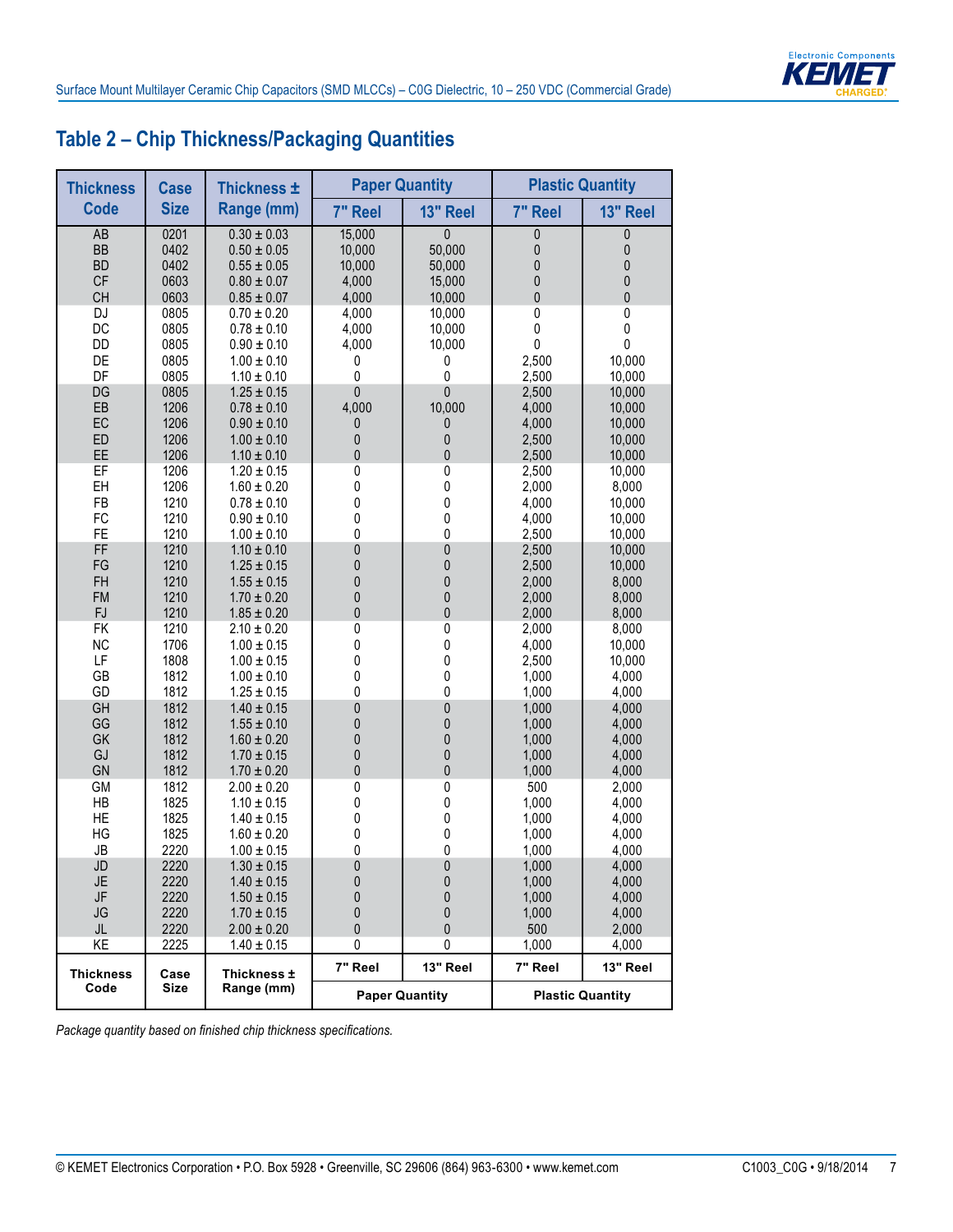

#### **Table 3 – Chip Capacitor Land Pattern Design Recommendations per IPC–7351**

| <b>EIA</b><br><b>Size</b><br><b>Code</b> | <b>Metric</b><br><b>Size</b><br><b>Code</b> |      |      | <b>Density Level A:</b><br><b>Maximum (Most)</b><br><b>Land Protrusion (mm)</b> |                |                |      |      | <b>Density Level B:</b><br><b>Median (Nominal)</b> | <b>Land Protrusion (mm)</b> |                |      | <b>Land Protrusion (mm)</b> | <b>Density Level C:</b><br><b>Minimum (Least)</b> |                |                |
|------------------------------------------|---------------------------------------------|------|------|---------------------------------------------------------------------------------|----------------|----------------|------|------|----------------------------------------------------|-----------------------------|----------------|------|-----------------------------|---------------------------------------------------|----------------|----------------|
|                                          |                                             | C    | Y    | X                                                                               | V <sub>1</sub> | V <sub>2</sub> | C    | Y    | X                                                  | V <sub>1</sub>              | V <sub>2</sub> | C    | Y                           | X                                                 | V <sub>1</sub> | V <sub>2</sub> |
| 0201                                     | 0603                                        | 0.38 | 0.56 | 0.52                                                                            | 1.80           | 1.00           | 0.33 | 0.46 | 0.42                                               | 1.50                        | 0.80           | 0.28 | 0.36                        | 0.32                                              | 1.20           | 0.60           |
| 0402                                     | 1005                                        | 0.50 | 0.72 | 0.72                                                                            | 2.20           | 1.20           | 0.45 | 0.62 | 0.62                                               | 1.90                        | 1.00           | 0.40 | 0.52                        | 0.52                                              | 1.60           | 0.80           |
| 0603                                     | 1608                                        | 0.90 | 1.15 | 1.10                                                                            | 4.00           | 2.10           | 0.80 | 0.95 | 1.00                                               | 3.10                        | 1.50           | 0.60 | 0.75                        | 0.90                                              | 2.40           | 1.20           |
| 0805                                     | 2012                                        | 1.00 | 1.35 | 1.55                                                                            | 4.40           | 2.60           | 0.90 | 1.15 | 1.45                                               | 3.50                        | 2.00           | 0.75 | 0.95                        | 1.35                                              | 2.80           | 1.70           |
| 1206                                     | 3216                                        | 1.60 | 1.35 | 1.90                                                                            | 5.60           | 2.90           | 1.50 | 1.15 | 1.80                                               | 4.70                        | 2.30           | 1.40 | 0.95                        | 1.70                                              | 4.00           | 2.00           |
| 1210                                     | 3225                                        | 1.60 | 1.35 | 2.80                                                                            | 5.65           | 3.80           | 1.50 | 1.15 | 2.70                                               | 4.70                        | 3.20           | 1.40 | 0.95                        | 2.60                                              | 4.00           | 2.90           |
| 12101                                    | 3225                                        | 1.50 | 1.60 | 2.90                                                                            | 5.60           | 3.90           | 1.40 | 1.40 | 2.80                                               | 4.70                        | 3.30           | 1.30 | 1.20                        | 2.70                                              | 4.00           | 3.00           |
| 1808                                     | 4520                                        | 2.30 | 1.75 | 2.30                                                                            | 7.40           | 3.30           | 2.20 | 1.55 | 2.20                                               | 6.50                        | 2.70           | 2.10 | 1.35                        | 2.10                                              | 5.80           | 2.40           |
| 1812                                     | 4532                                        | 2.15 | 1.60 | 3.60                                                                            | 6.90           | 4.60           | 2.05 | 1.40 | 3.50                                               | 6.00                        | 4.00           | 1.95 | 1.20                        | 3.40                                              | 5.30           | 3.70           |
| 1825                                     | 4564                                        | 2.15 | 1.60 | 6.90                                                                            | 6.90           | 7.90           | 2.05 | 1.40 | 6.80                                               | 6.00                        | 7.30           | 1.95 | 1.20                        | 6.70                                              | 5.30           | 7.00           |
| 2220                                     | 5650                                        | 2.75 | 1.70 | 5.50                                                                            | 8.20           | 6.50           | 2.65 | 1.50 | 5.40                                               | 7.30                        | 5.90           | 2.55 | 1.30                        | 5.30                                              | 6.60           | 5.60           |
| 2225                                     | 5664                                        | 2.70 | 1.70 | 6.90                                                                            | 8.10           | 7.90           | 2.60 | 1.50 | 6.80                                               | 7.20                        | 7.30           | 2.50 | 1.30                        | 6.70                                              | 6.50           | 7.00           |

<sup>1</sup> *Only for capacitance values ≥ 22 µF*

*Density Level A: For low-density product applications. Recommended for wave solder applications and provides a wider process window for reflow solder processes. KEMET only recommends wave soldering of EIA 0603, 0805 and 1206 case sizes.*

*Density Level B: For products with a moderate level of component density. Provides a robust solder attachment condition for reflow solder processes. Density Level C: For high component density product applications. Before adapting the minimum land pattern variations the user should perform qualification testing based on the conditions outlined in IPC Standard 7351 (IPC–7351).*

*Image below based on Density Level B for an EIA 1210 case size.*

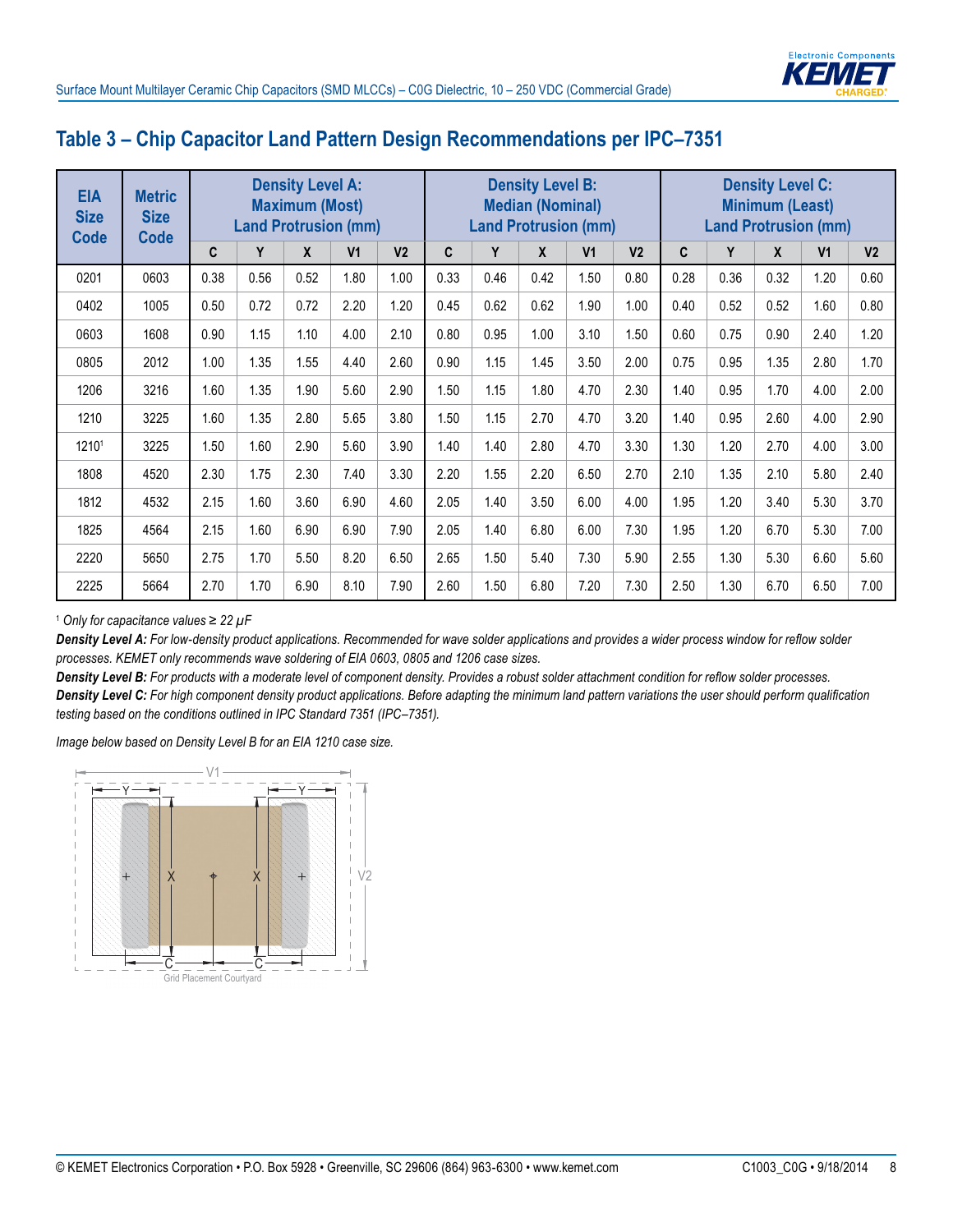

#### **Soldering Process**

#### **Recommended Soldering Technique:**

- Solder wave or solder reflow for EIA case sizes 0603, 0805 and 1206
- All other EIA case sizes are limited to solder reflow only

#### **Recommended Reflow Soldering Profile:**

KEMET's families of surface mount multilayer ceramic capacitors (SMD MLCCs) are compatible with wave (single or dual), convection, IR or vapor phase reflow techniques. Preheating of these components is recommended to avoid extreme thermal stress. KEMET's recommended profile conditions for convection and IR reflow reflect the profile conditions of the IPC/J-STD-020 standard for moisture sensitivity testing. These devices can safely withstand a maximum of three reflow passes at these conditions.

| <b>Profile Feature</b>                                   |                    | <b>Termination Finish</b> |
|----------------------------------------------------------|--------------------|---------------------------|
|                                                          | SnPb               | 100% Matte Sn             |
| Preheat/Soak                                             |                    |                           |
| Temperature Minimum $(T_{\text{spin}})$                  | $100^{\circ}$ C    | $150^{\circ}$ C           |
| Temperature Maximum (T <sub>Smax</sub> )                 | $150^{\circ}$ C    | $200^{\circ}$ C           |
| Time $(t_s)$ from $T_{s_{min}}$ to $T_{s_{max}}$         | $60 - 120$ seconds | $60 - 120$ seconds        |
| Ramp-Up Rate $(T_1$ to $T_p)$                            | 3°C/second maximum | 3°C/second maximum        |
| Liquidous Temperature $(T_1)$                            | $183^{\circ}$ C    | $217^\circ C$             |
| Time Above Liquidous (t <sub>i</sub> )                   | $60 - 150$ seconds | $60 - 150$ seconds        |
| Peak Temperature $(T_{\rm p})$                           | $235^{\circ}$ C    | $260^{\circ}$ C           |
| Time Within 5°C of Maximum<br>Peak Temperature $(t_{p})$ | 20 seconds maximum | 30 seconds maximum        |
| Ramp-Down Rate $(T_P$ to $T_L$ )                         | 6°C/second maximum | 6°C/second maximum        |
| Time 25°C to Peak<br>Temperature                         | 6 minutes maximum  | 8 minutes maximum         |

*Note 1: All temperatures refer to the center of the package, measured on the capacitor body surface that is facing up during assembly reflow.*

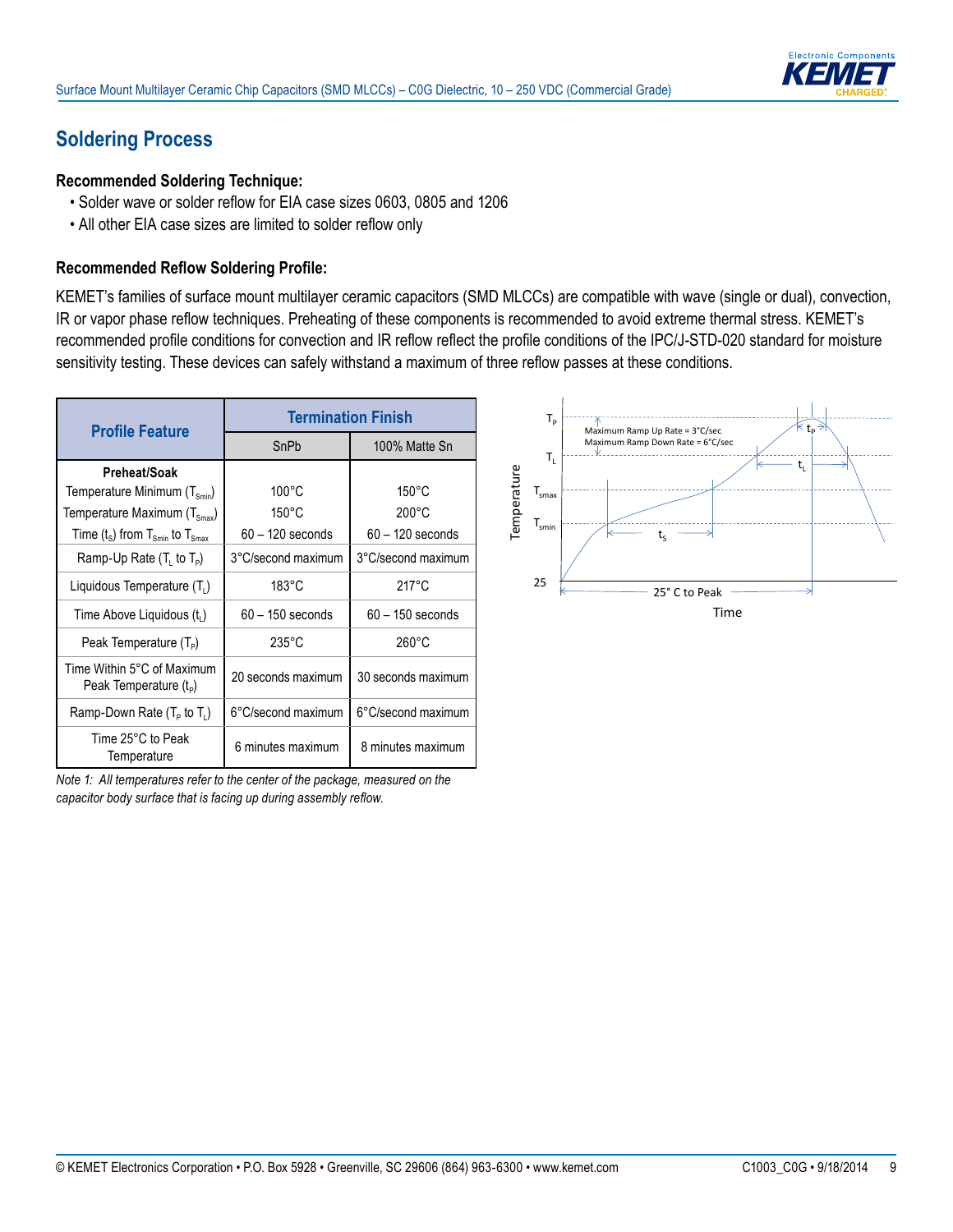

## **Table 4 – Performance & Reliability: Test Methods and Conditions**

| <b>Stress</b>              | <b>Reference</b>                   | <b>Test or Inspection Method</b>                                                                                                                                                                                                                        |
|----------------------------|------------------------------------|---------------------------------------------------------------------------------------------------------------------------------------------------------------------------------------------------------------------------------------------------------|
| <b>Terminal Strength</b>   | $JIS-C-6429$                       | Appendix 1, Note: Force of 1.8 kg for 60 seconds.                                                                                                                                                                                                       |
| <b>Board Flex</b>          | $JIS-C-6429$                       | Appendix 2, Note: Standard termination system - 2.0 mm (minimum) for all except 3 mm for C0G.<br>Flexible termination system - 3.0 mm (minimum).                                                                                                        |
|                            |                                    | Magnification 50 X. Conditions:                                                                                                                                                                                                                         |
| Solderability              | $J-STD-002$                        | a) Method B, 4 hours @ 155°C, dry heat @ 235°C                                                                                                                                                                                                          |
|                            |                                    | b) Method B $@$ 215 $°C$ category 3                                                                                                                                                                                                                     |
|                            |                                    | c) Method D, category $3 \text{ @ } 260^{\circ}$ C                                                                                                                                                                                                      |
| <b>Temperature Cycling</b> | JESD22 Method JA-104               | 1,000 Cycles (-55°C to +125°C). Measurement at 24 hours +/- 2 hours after test conclusion.                                                                                                                                                              |
|                            |                                    | Load Humidity: 1,000 hours 85°C/85% RH and rated voltage. Add 100 K ohm resistor. Measurement<br>at 24 hours $+i$ - 2 hours after test conclusion.                                                                                                      |
| <b>Biased Humidity</b>     | MII-STD-202 Method 103             | Low Volt Humidity: 1,000 hours 85°C/85% RH and 1.5 V. Add 100 K ohm resistor.<br>Measurement at 24 hours +/- 2 hours after test conclusion.                                                                                                             |
| Moisture Resistance        | MII-STD-202 Method 106             | t = 24 hours/cycle. Steps 7a and 7b not required. Unpowered.<br>Measurement at 24 hours +/- 2 hours after test conclusion.                                                                                                                              |
| <b>Thermal Shock</b>       | MIL-STD-202 Method 107             | -55°C/+125°C. Note: Number of cycles required - 300, maximum transfer time - 20 seconds, dwell<br>time $-15$ minutes. Air $-$ Air.                                                                                                                      |
| High Temperature Life      | MIL-STD-202 Method 108<br>/EIA-198 | 1,000 hours at 125°C (85°C for X5R, Z5U and Y5V) with 2 X rated voltage applied.                                                                                                                                                                        |
| Storage Life               | MIL-STD-202 Method 108             | 150°C, 0 VDC for 1,000 hours.                                                                                                                                                                                                                           |
| Vibration                  | MIL-STD-202 Method 204             | 5 g's for 20 min., 12 cycles each of 3 orientations. Note: Use 8" X 5" PCB 0.031" thick 7 secure<br>points on one long side and 2 secure points at corners of opposite sides. Parts mounted within 2"<br>from any secure point. Test from 10 - 2,000 Hz |
| <b>Mechanical Shock</b>    | MIL-STD-202 Method 213             | Figure 1 of Method 213, Condition F.                                                                                                                                                                                                                    |
| Resistance to Solvents     | MIL-STD-202 Method 215             | Add aqueous wash chemical, OKEM Clean or equivalent.                                                                                                                                                                                                    |

#### **Storage and Handling**

Ceramic chip capacitors should be stored in normal working environments. While the chips themselves are quite robust in other environments, solderability will be degraded by exposure to high temperatures, high humidity, corrosive atmospheres, and long term storage. In addition, packaging materials will be degraded by high temperature– reels may soften or warp and tape peel force may increase. KEMET recommends that maximum storage temperature not exceed 40ºC and maximum storage humidity not exceed 70% relative humidity. Temperature fluctuations should be minimized to avoid condensation on the parts and atmospheres should be free of chlorine and sulfur bearing compounds. For optimized solderability chip stock should be used promptly, preferably within 1.5 years of receipt.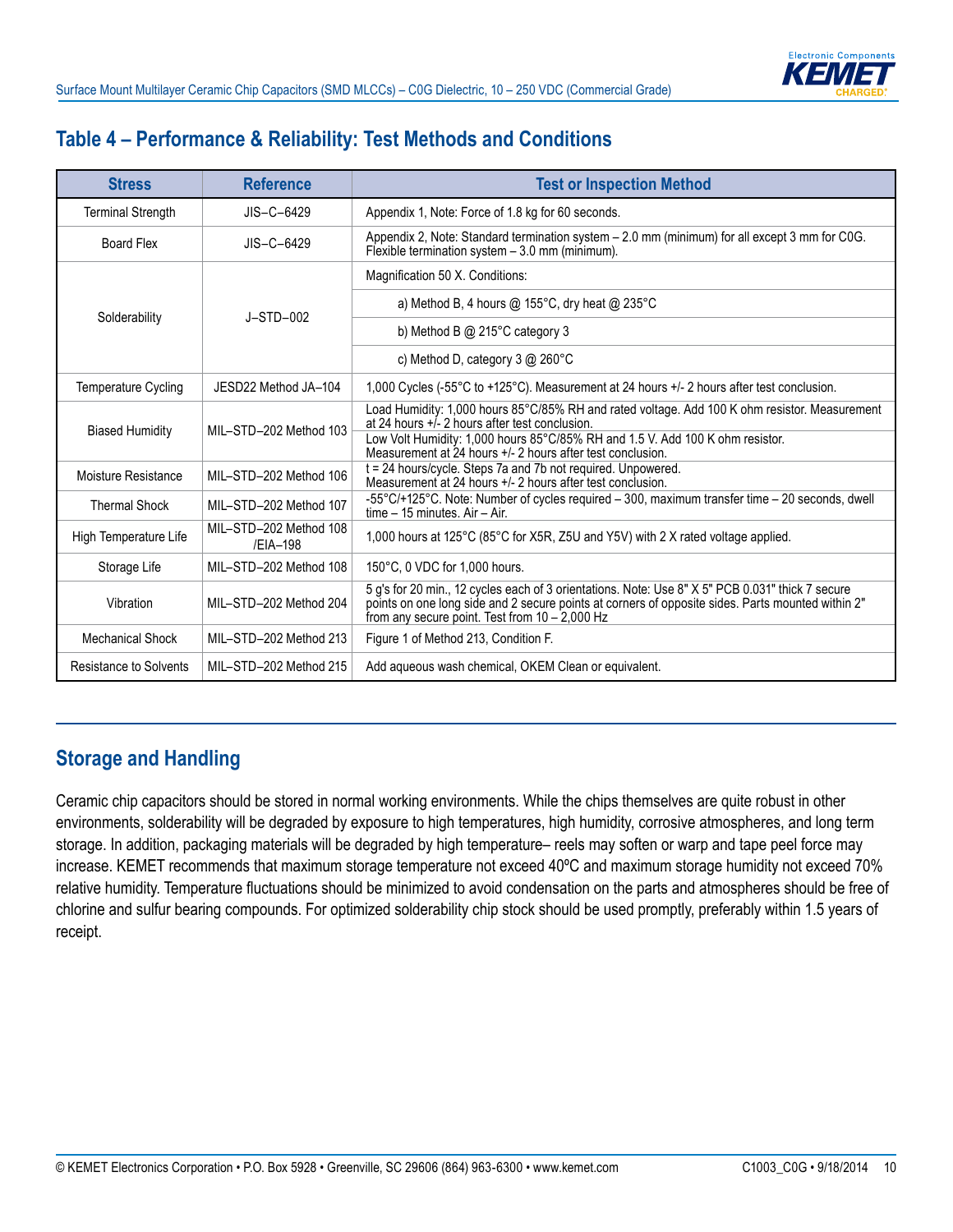

## **Construction**



# **Capacitor Marking (Optional):**

Laser marking option is not available on:

- • C0G, Ultra Stable X8R and Y5V dielectric devices
- EIA 0402 case size devices
- EIA 0603 case size devices with Flexible Termination option.
- KPS Commercial and Automotive grade stacked devices.

These capacitors are supplied unmarked only.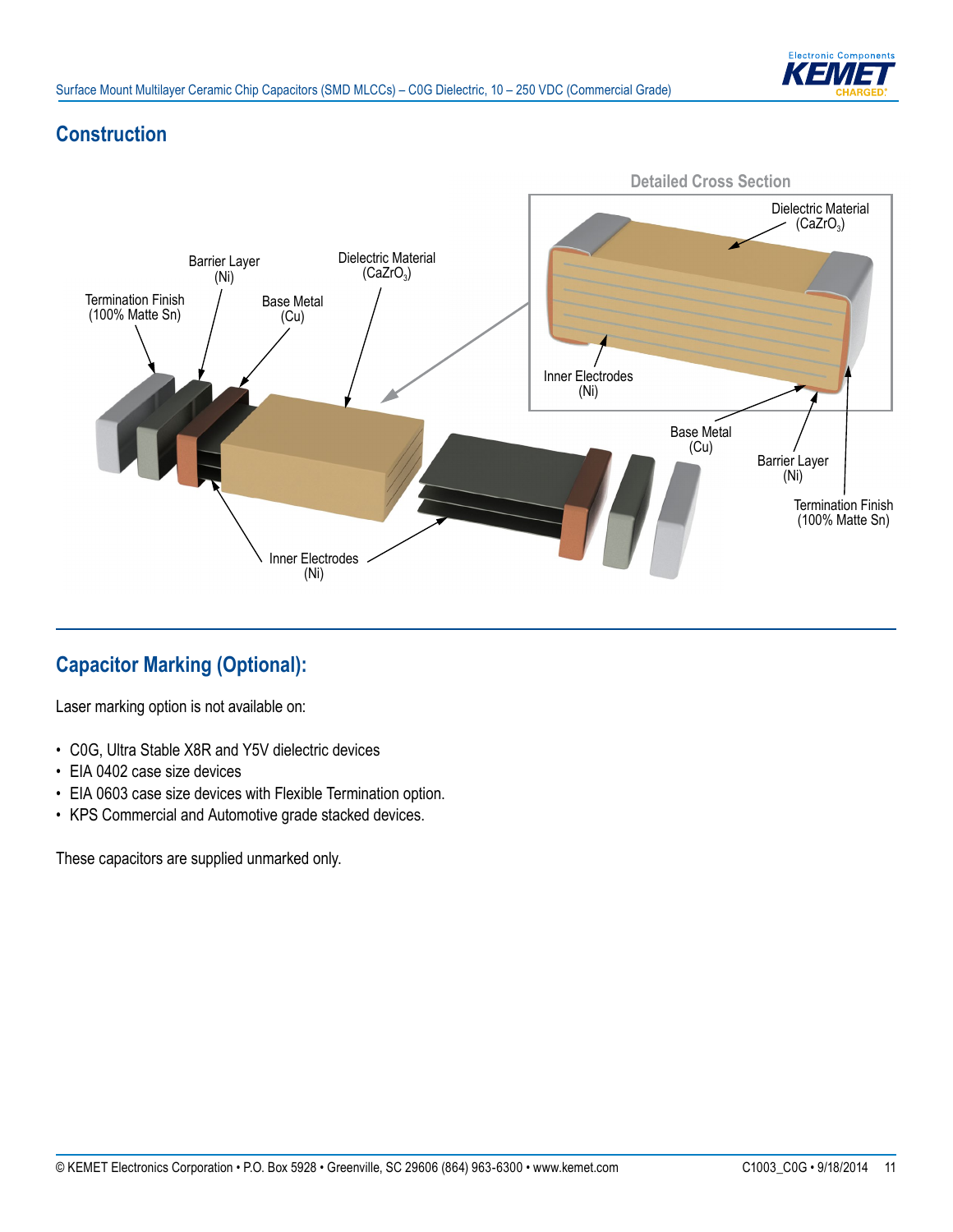

## **Tape & Reel Packaging Information**

KEMET offers multilayer ceramic chip capacitors packaged in 8, 12 and 16 mm tape on 7" and 13" reels in accordance with EIA Standard 481. This packaging system is compatible with all tape-fed automatic pick and place systems. See Table 2 for details on reeling quantities for commercial chips.



#### Table 5 – Carrier Tape Configuration – Embossed Plastic & Punched Paper (mm)

| <b>EIA Case Size</b> | Tape Size (W)* | Pitch $(P_1)^*$ |
|----------------------|----------------|-----------------|
| $01005 - 0402$       | ጸ              | 2               |
| $0603 - 1210$        | 8              |                 |
| $1805 - 1808$        | 12             |                 |
| $\geq 1812$          | 12             | 8               |
| <b>KPS 1210</b>      | 12             | 8               |
| KPS 1812 & 2220      | 16             | 12              |
| Array 0508 & 0612    |                |                 |

*\*Refer to Figures 1 & 2 for W and P<sup>1</sup> carrier tape reference locations. \*Refer to Tables 6 & 7 for tolerance specifi cations.*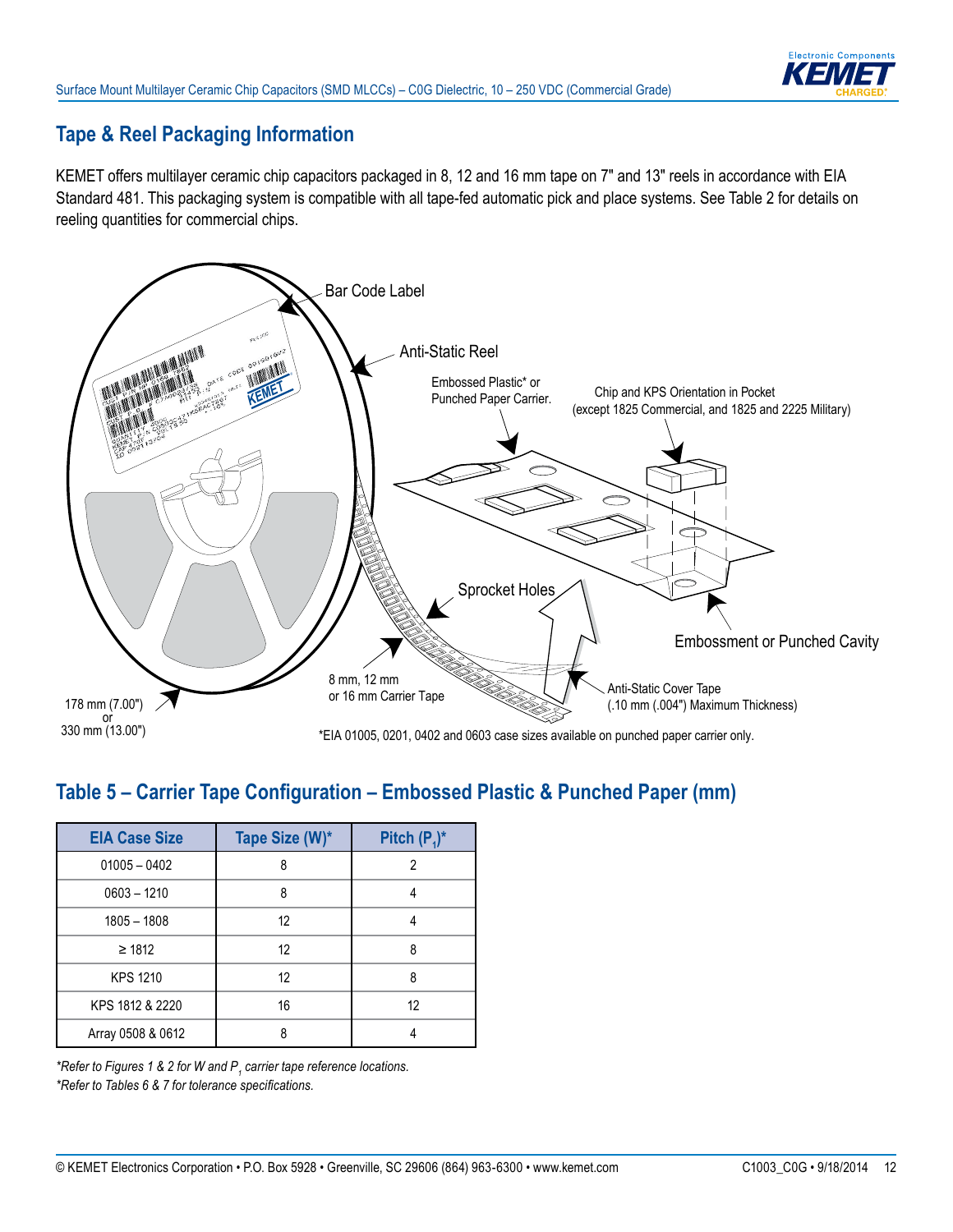

## **Figure 1 – Embossed (Plastic) Carrier Tape Dimensions**



#### **Table 6 – Embossed (Plastic) Carrier Tape Dimensions**

Metric will govern

| <b>Constant Dimensions — Millimeters (Inches)</b> |                                              |                         |                                        |                                     |                                       |                       |                      |                       |                  |
|---------------------------------------------------|----------------------------------------------|-------------------------|----------------------------------------|-------------------------------------|---------------------------------------|-----------------------|----------------------|-----------------------|------------------|
| Tape Size                                         | $D_0$                                        | D, Minimum<br>Note 1    | $E_{1}$                                | $P_0$                               | P <sub>2</sub>                        | R Reference<br>Note 2 | S. Minimum<br>Note 3 | Maximum               | Т,<br>Maximum    |
| 8 mm                                              | $1.5 + 0.10/-0.0$<br>$(0.059 + 0.004/- 0.0)$ | 1.0<br>(0.039)          |                                        | $4.0 \pm 0.10$<br>$(0.157 + 0.004)$ | $2.0 \pm 0.05$<br>$(0.079 \pm 0.002)$ | 25.0<br>(0.984)       | 0.600<br>(0.024)     | 0.600<br>(0.024)      | 0.100<br>(0.004) |
| $12 \text{ mm}$                                   |                                              | 1.5                     | $1.75 \pm 0.10$<br>$(0.069 \pm 0.004)$ |                                     |                                       | 30                    |                      |                       |                  |
| $16 \text{ mm}$                                   |                                              | (0.059)                 | (1.181)                                |                                     |                                       |                       |                      |                       |                  |
| <b>Variable Dimensions - Millimeters (Inches)</b> |                                              |                         |                                        |                                     |                                       |                       |                      |                       |                  |
| <b>Tape Size</b>                                  | Pitch                                        | Maximum<br>В.<br>Note 4 | $E_{2}$<br><b>Minimum</b>              | F                                   | $P_{1}$                               | Τ,<br>Maximum         | W<br>Maximum         | $A_0$ , $B_0$ & $K_0$ |                  |
| $8 \text{ mm}$                                    | Single (4 mm)                                | 4.35<br>(0.171)         | 6.25<br>(0.246)                        | $3.5 \pm 0.05$<br>$(0.138 + 0.002)$ | $4.0 \pm 0.10$<br>$(0.157 + 0.004)$   | 2.5<br>(0.098)        | 8.3<br>(0.327)       |                       |                  |
| $12 \text{ mm}$                                   |                                              | 8.2                     | 10.25                                  | $5.5 \pm 0.05$                      | $8.0 \pm 0.10$                        | 4.6                   | 12.3                 | Note 5                |                  |
|                                                   | Single (4 mm) &<br>Double (8 mm)             | (0.323)                 | (0.404)                                | $(0.217 \pm 0.002)$                 | $(0.315 \pm 0.004)$                   | (0.181)               | (0.484)              |                       |                  |

*1. The embossment hole location shall be measured from the sprocket hole controlling the location of the embossment. Dimensions of embossment location and hole location shall be applied independent of each other.*

*2. The tape with or without components shall pass around R without damage (see Figure 6).*

*3. If S1 < 1.0 mm, there may not be enough area for cover tape to be properly applied (see EIA Standard 481 paragraph 4.3 section b).*

*4. B<sup>1</sup> dimension is a reference dimension for tape feeder clearance only.*

5. The cavity defined by  $\bm A_o$ ,  $\bm B_o$  and  $\bm {\sf K}_o$  shall surround the component with sufficient clearance that:

 *(a) the component does not protrude above the top surface of the carrier tape.*

 *(b) the component can be removed from the cavity in a vertical direction without mechanical restriction, after the top cover tape has been removed.*

 *(c) rotation of the component is limited to 20° maximum for 8 and 12 mm tapes and 10° maximum for 16 mm tapes (see Figure 3).*

 *(d) lateral movement of the component is restricted to 0.5 mm maximum for 8 and 12 mm wide tape and to 1.0 mm maximum for 16 mm tape (see Figure 4).*

(e) for KPS Series product,  $A_o$  and  $B_o$  are measured on a plane 0.3 mm above the bottom of the pocket.

 *(f) see Addendum in EIA Standard 481 for standards relating to more precise taping requirements.*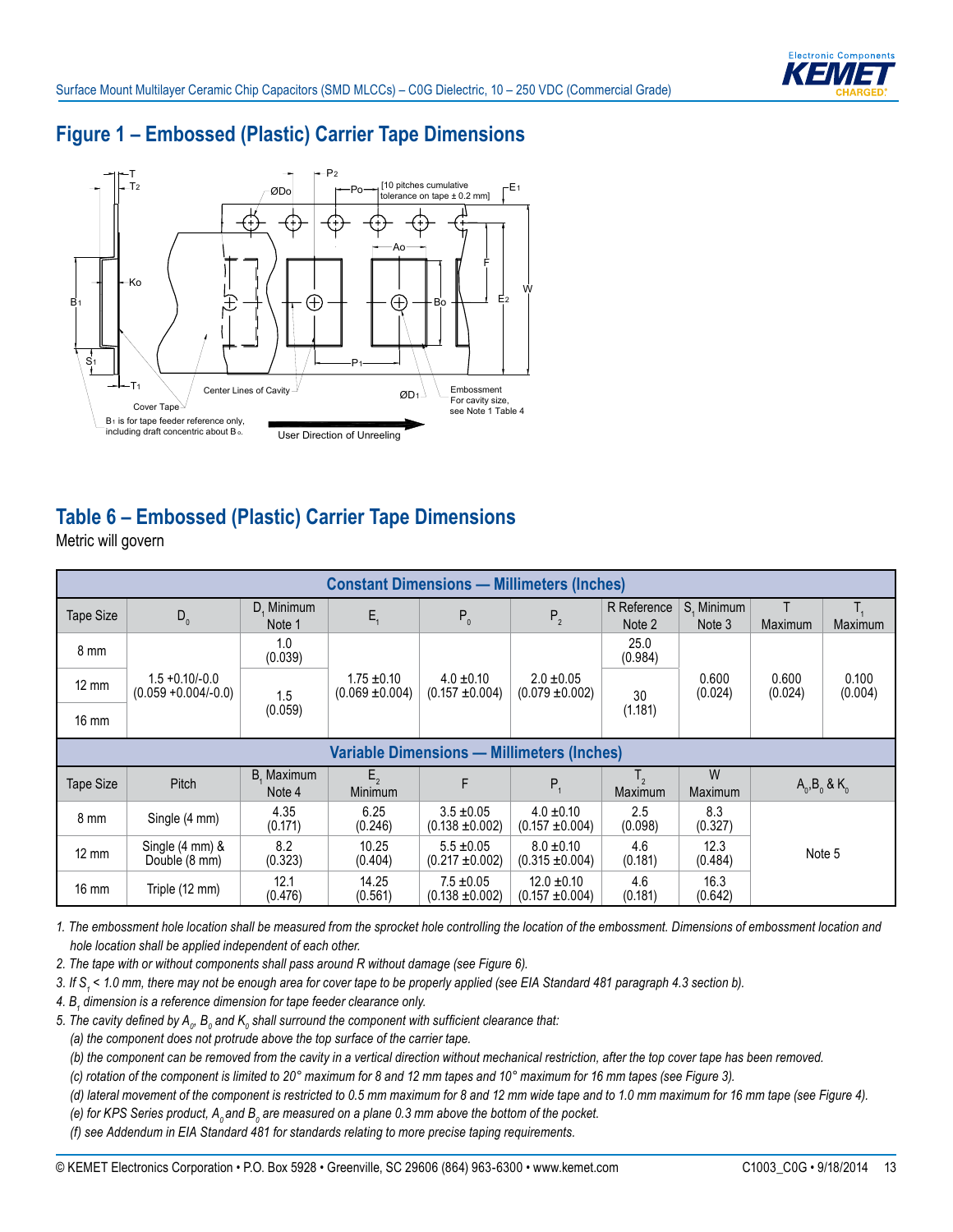

## **Figure 2 – Punched (Paper) Carrier Tape Dimensions**



# **Table 7 – Punched (Paper) Carrier Tape Dimensions**

Metric will govern

| <b>Constant Dimensions - Millimeters (Inches)</b> |                                               |                                        |                                     |                                       |                           |                 |                       |  |  |
|---------------------------------------------------|-----------------------------------------------|----------------------------------------|-------------------------------------|---------------------------------------|---------------------------|-----------------|-----------------------|--|--|
| Tape Size                                         | $D_0$                                         |                                        | $P_0$                               | $P_{2}$                               | T. Maximum                | G Minimum       | R Reference<br>Note 2 |  |  |
| 8 mm                                              | $1.5 + 0.10 - 0.0$<br>$(0.059 + 0.004 - 0.0)$ | $1.75 \pm 0.10$<br>$(0.069 \pm 0.004)$ | $4.0 \pm 0.10$<br>$(0.157 + 0.004)$ | $2.0 \pm 0.05$<br>$(0.079 \pm 0.002)$ | 0.10<br>$(0.004)$ Maximum | 0.75<br>(0.030) | 25<br>(0.984)         |  |  |
| <b>Variable Dimensions - Millimeters (Inches)</b> |                                               |                                        |                                     |                                       |                           |                 |                       |  |  |
| Tape Size                                         | Pitch                                         | E2 Minimum                             |                                     | P.                                    | T Maximum                 | W Maximum       | $A_0B_0$              |  |  |
| 8 mm                                              | Half $(2 \text{ mm})$                         | 6.25                                   | $3.5 \pm 0.05$                      | $2.0 \pm 0.05$<br>$(0.079 \pm 0.002)$ | 1.1                       | 8.3<br>(0.327)  | Note 1                |  |  |
| 8 mm                                              | Single (4 mm)                                 | (0.246)                                | $(0.138 \pm 0.002)$                 | $4.0 \pm 0.10$<br>$(0.157 + 0.004)$   | (0.098)                   | 8.3<br>(0.327)  |                       |  |  |

1. The cavity defined by  $A_{o}$ ,  $B_{o}$  and T shall surround the component with sufficient clearance that:

 *a) the component does not protrude beyond either surface of the carrier tape.*

 *b) the component can be removed from the cavity in a vertical direction without mechanical restriction, after the top cover tape has been removed.*

 *c) rotation of the component is limited to 20° maximum (see Figure 3).*

 *d) lateral movement of the component is restricted to 0.5 mm maximum (see Figure 4).*

 *e) see Addendum in EIA Standard 481 for standards relating to more precise taping requirements.*

*2. The tape with or without components shall pass around R without damage (see Figure 6).*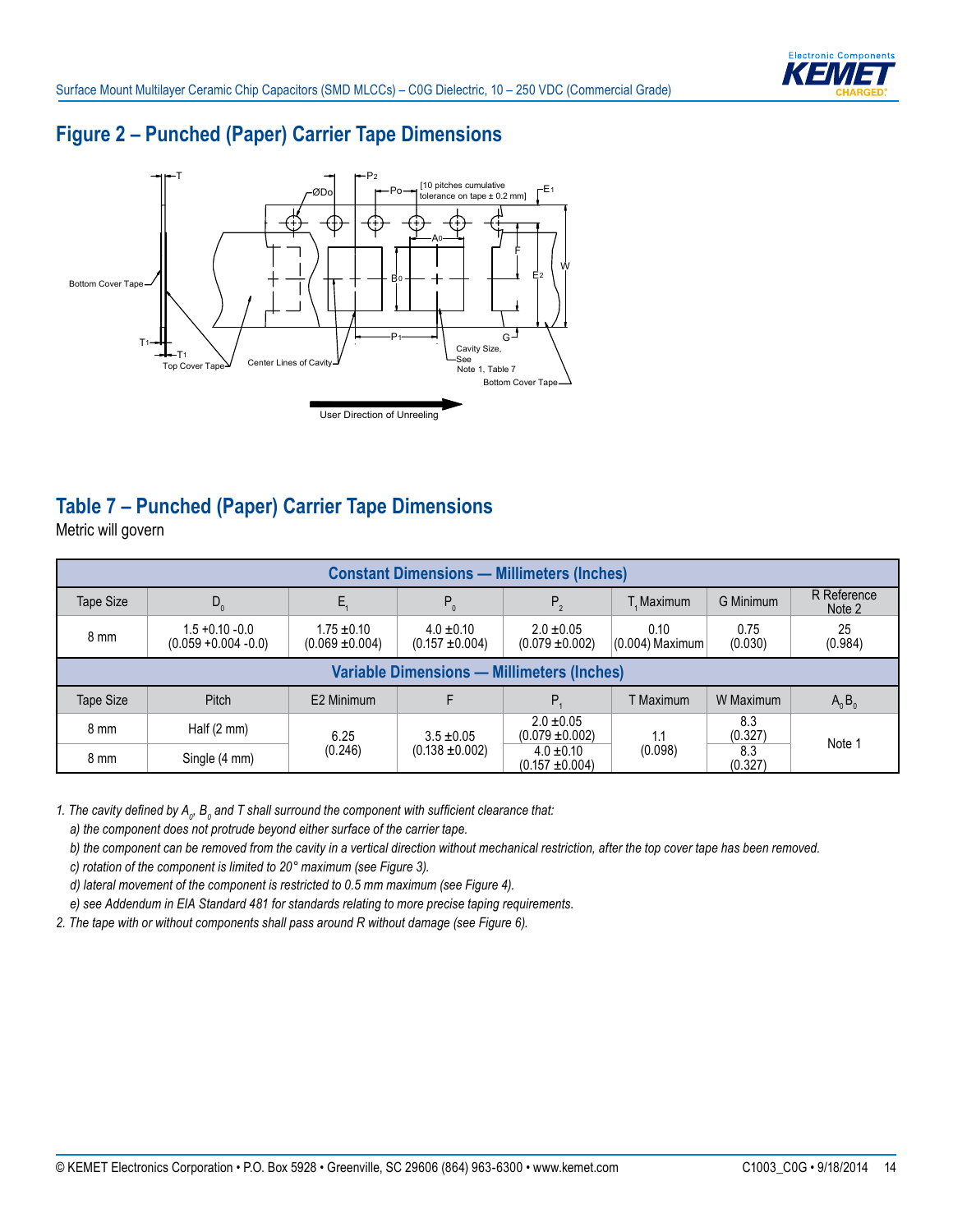

### **Packaging Information Performance Notes**

- **1. Cover Tape Break Force:** 1.0 Kg minimum.
- **2. Cover Tape Peel Strength:** The total peel strength of the cover tape from the carrier tape shall be:

| <b>Tape Width</b> | <b>Peel Strength</b>             |
|-------------------|----------------------------------|
| 8 mm              | 0.1 to 1.0 Newton (10 to 100 gf) |
| 12 and 16 mm      | 0.1 to 1.3 Newton (10 to 130 gf) |

The direction of the pull shall be opposite the direction of the carrier tape travel. The pull angle of the carrier tape shall be 165° to 180° from the plane of the carrier tape. During peeling, the carrier and/or cover tape shall be pulled at a velocity of  $300 \pm 10$  mm/minute. **3. Labeling:** Bar code labeling (standard or custom) shall be on the side of the reel opposite the sprocket holes. *Refer to EIA Standards 556 and 624*.

#### **Figure 3 – Maximum Component Rotation**



## **Figure 4 – Maximum Lateral Movement**



# **Figure 5 – Bending Radius**

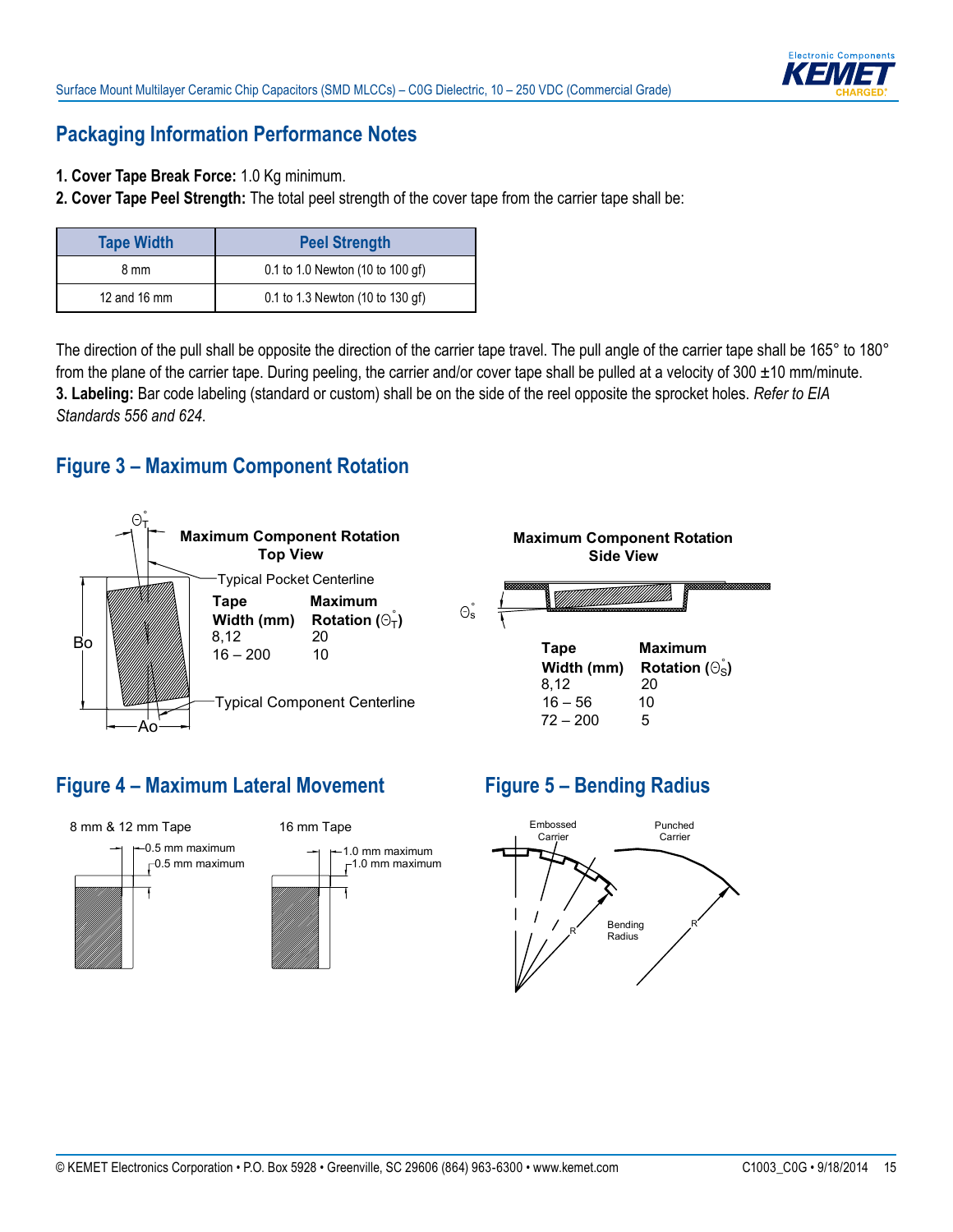

## **Figure 6 – Reel Dimensions**



Note: Drive spokes optional; if used, dimensions B and D shall apply.

## **Table 8 – Reel Dimensions**

Metric will govern

| <b>Constant Dimensions - Millimeters (Inches)</b> |                                        |                                              |                                                                  |                                                      |  |  |  |
|---------------------------------------------------|----------------------------------------|----------------------------------------------|------------------------------------------------------------------|------------------------------------------------------|--|--|--|
| <b>Tape Size</b>                                  | A                                      | <b>B</b> Minimum                             | C                                                                |                                                      |  |  |  |
| 8 mm                                              | $178 \pm 0.20$                         |                                              |                                                                  |                                                      |  |  |  |
| $12 \text{ mm}$                                   | $(7.008 \pm 0.008)$<br>0r              | 1.5<br>(0.059)                               | 20.2<br>$13.0 + 0.5/-0.2$<br>$(0.521 + 0.02/- 0.008)$<br>(0.795) |                                                      |  |  |  |
| $16 \text{ mm}$                                   | $330 \pm 0.20$<br>$(13.000 \pm 0.008)$ |                                              |                                                                  |                                                      |  |  |  |
| <b>Variable Dimensions - Millimeters (Inches)</b> |                                        |                                              |                                                                  |                                                      |  |  |  |
| <b>Tape Size</b>                                  | N Minimum                              | W.                                           | W <sub>2</sub> Maximum                                           | $W_3$                                                |  |  |  |
| 8 mm                                              |                                        | $8.4 + 1.5/-0.0$<br>$(0.331 + 0.059/-0.0)$   | 14.4<br>(0.567)                                                  |                                                      |  |  |  |
| $12 \text{ mm}$                                   | 50<br>(1.969)                          | $12.4 + 2.0 - 0.0$<br>$(0.488 + 0.078/-0.0)$ | 18.4<br>(0.724)                                                  | Shall accommodate tape width<br>without interference |  |  |  |
| $16 \text{ mm}$                                   |                                        | $16.4 + 2.0 - 0.0$<br>$(0.646 + 0.078/-0.0)$ | 22.4<br>(0.882)                                                  |                                                      |  |  |  |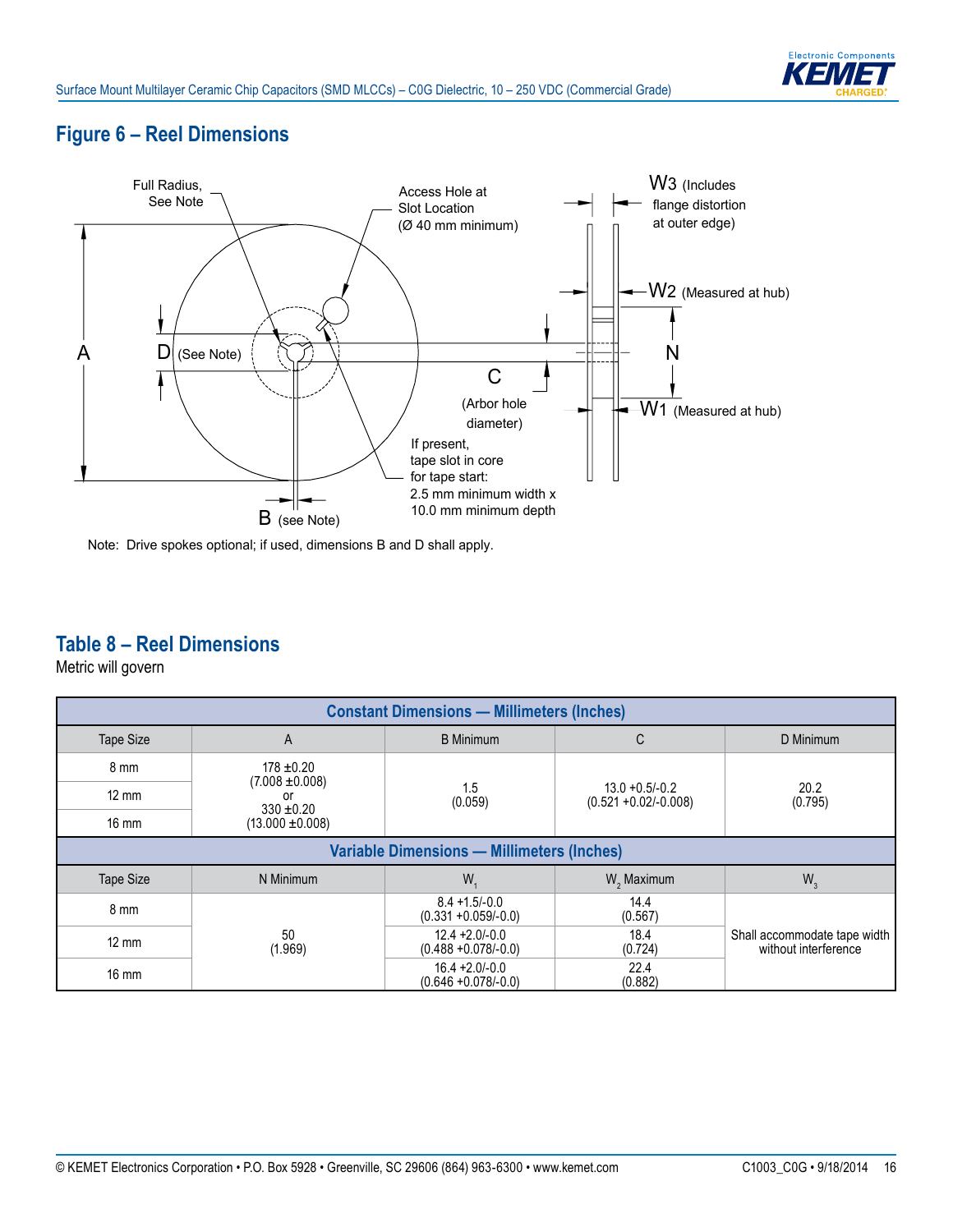

## **Figure 7 – Tape Leader & Trailer Dimensions**



## **Figure 8 – Maximum Camber**



# **Bulk Cassette Packaging (Ceramic Chips Only)**

Meets Dimensional Requirements IEC–286 and EIAJ 7201 *Unit mm \*Reference*



## **Capacitor Dimensions for Bulk Cassette**

Cassette Packaging – Millimeters

| <b>EIA Size</b><br><b>Code</b> | <b>Metric Size</b><br><b>Code</b> | Length         | <b>W</b> Width | <b>B</b> Bandwidth | <b>S</b> Separation<br><b>Minimum</b> | <b>T Thickness</b> | Number of<br>Pieces/Cassette |
|--------------------------------|-----------------------------------|----------------|----------------|--------------------|---------------------------------------|--------------------|------------------------------|
| 0402                           | 1005                              | $1.0 \pm 0.05$ | $0.5 \pm 0.05$ | $0.2$ to $0.4$     | 0.3                                   | $0.5 \pm 0.05$     | 50,000                       |
| 0603                           | 1608                              | $.6 \pm 0.07$  | $0.8 \pm 0.07$ | $0.2$ to $0.5$     | 0.7                                   | $0.8 \pm 0.07$     | 15,000                       |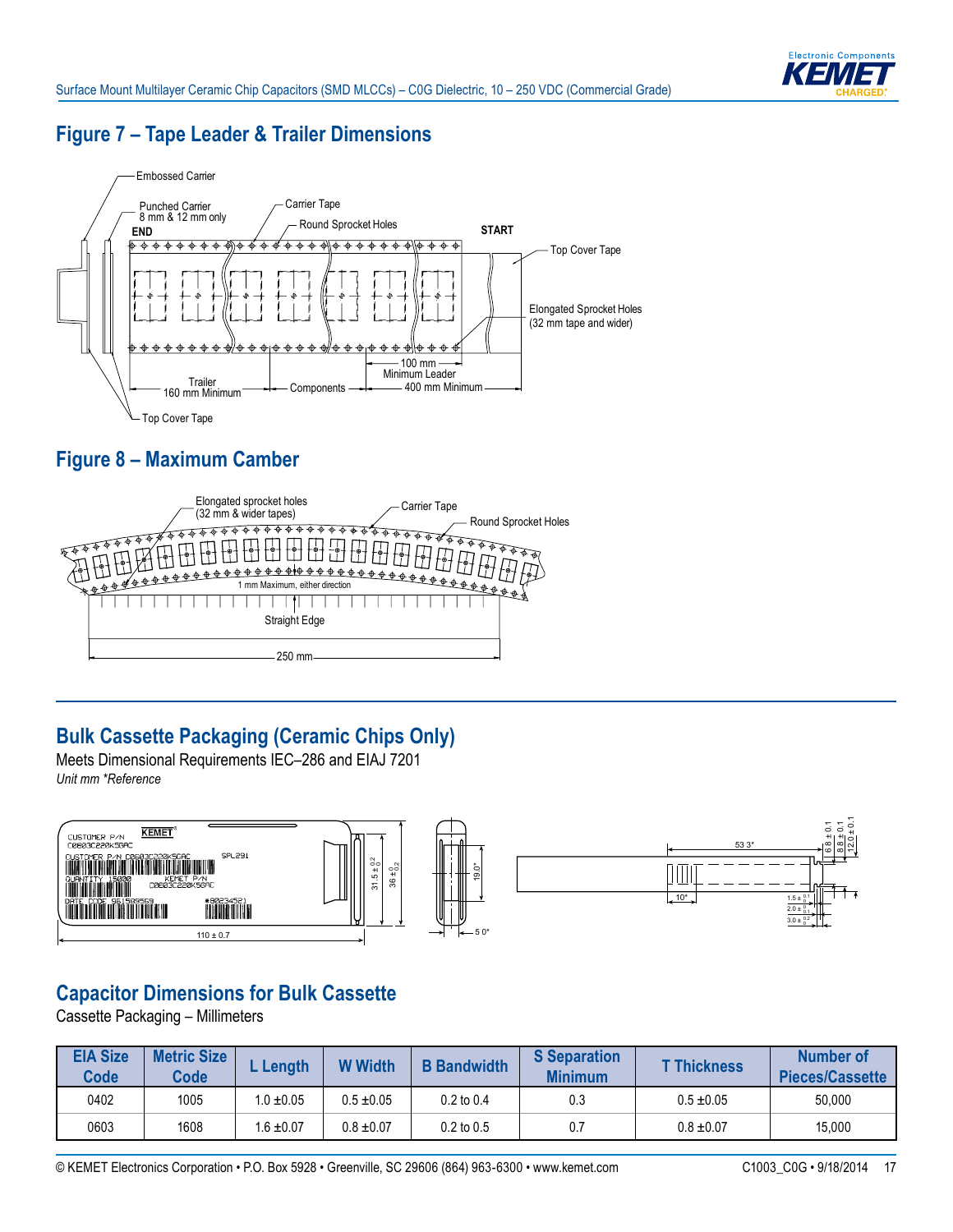Surface Mount Multilayer Ceramic Chip Capacitors (SMD MLCCs) – C0G Dielectric, 10 – 250 VDC (Commercial Grade)



### **KEMET Corporation World Headquarters**

2835 KEMET Way Simpsonville, SC 29681

Mailing Address: P.O. Box 5928 Greenville, SC 29606

www.kemet.com Tel: 864-963-6300 Fax: 864-963-6521

#### **Corporate Offices** Fort Lauderdale, FL Tel: 954-766-2800

## **North America**

**Southeast** Lake Mary, FL Tel: 407-855-8886

**Northeast** Wilmington, MA Tel: 978-658-1663

**Central** Novi, MI Tel: 248-306-9353

**West** Milpitas, CA Tel: 408-433-9950

**Mexico**  Guadalajara, Jalisco Tel: 52-33-3123-2141

#### **Europe**

**Southern Europe** Paris, France Tel: 33-1-4646-1006

Sasso Marconi, Italy Tel: 39-051-939111

**Central Europe** Landsberg, Germany Tel: 49-8191-3350800

Kamen, Germany Tel: 49-2307-438110

**Northern Europe** Bishop's Stortford, United Kingdom Tel: 44-1279-460122

Espoo, Finland Tel: 358-9-5406-5000

#### **Asia**

**Northeast Asia** Hong Kong Tel: 852-2305-1168

Shenzhen, China Tel: 86-755-2518-1306

Beijing, China Tel: 86-10-5829-1711

Shanghai, China Tel: 86-21-6447-0707

Taipei, Taiwan Tel: 886-2-27528585

**Southeast Asia** Singapore Tel: 65-6586-1900

Penang, Malaysia Tel: 60-4-6430200

Bangalore, India Tel: 91-806-53-76817

*Note: KEMET reserves the right to modify minor details of internal and external construction at any time in the interest of product improvement. KEMET does not*  assume any responsibility for infringement that might result from the use of KEMET Capacitors in potential circuit designs. KEMET is a registered trademark of *KEMET Electronics Corporation.*